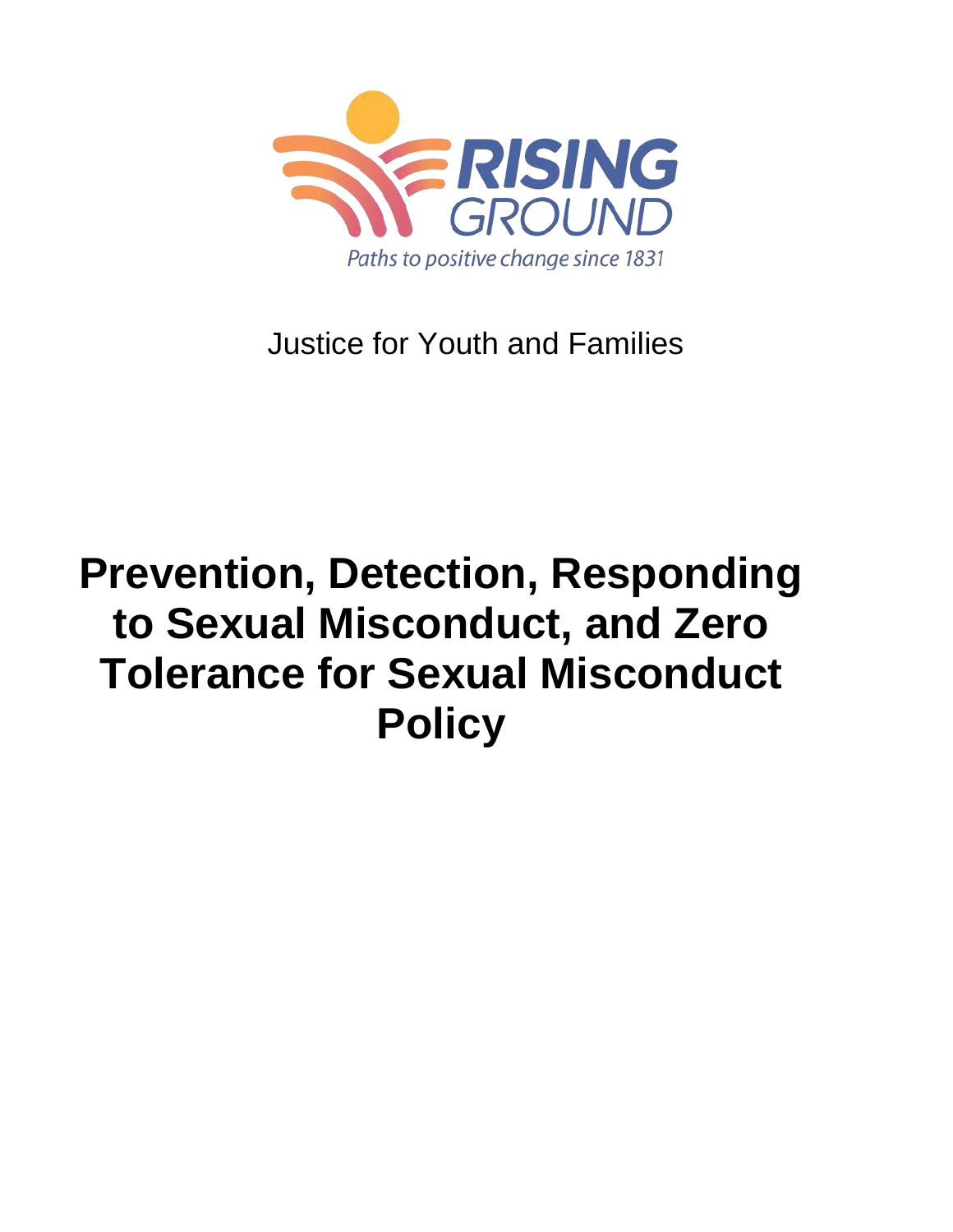# **Table of Contents**

| YOUTH REPORTS OF ALLEGED SEXUAL MISCONDUCT 20               |  |
|-------------------------------------------------------------|--|
|                                                             |  |
|                                                             |  |
|                                                             |  |
| <b>CRIMINAL AND ADMINISTRATIVE AGENCY INVESTIGATIONS 31</b> |  |
|                                                             |  |
| DISCIPLINE OF CONTRACTORS, VOLUNTEERS, AND INTERNS32        |  |
|                                                             |  |
|                                                             |  |
|                                                             |  |
|                                                             |  |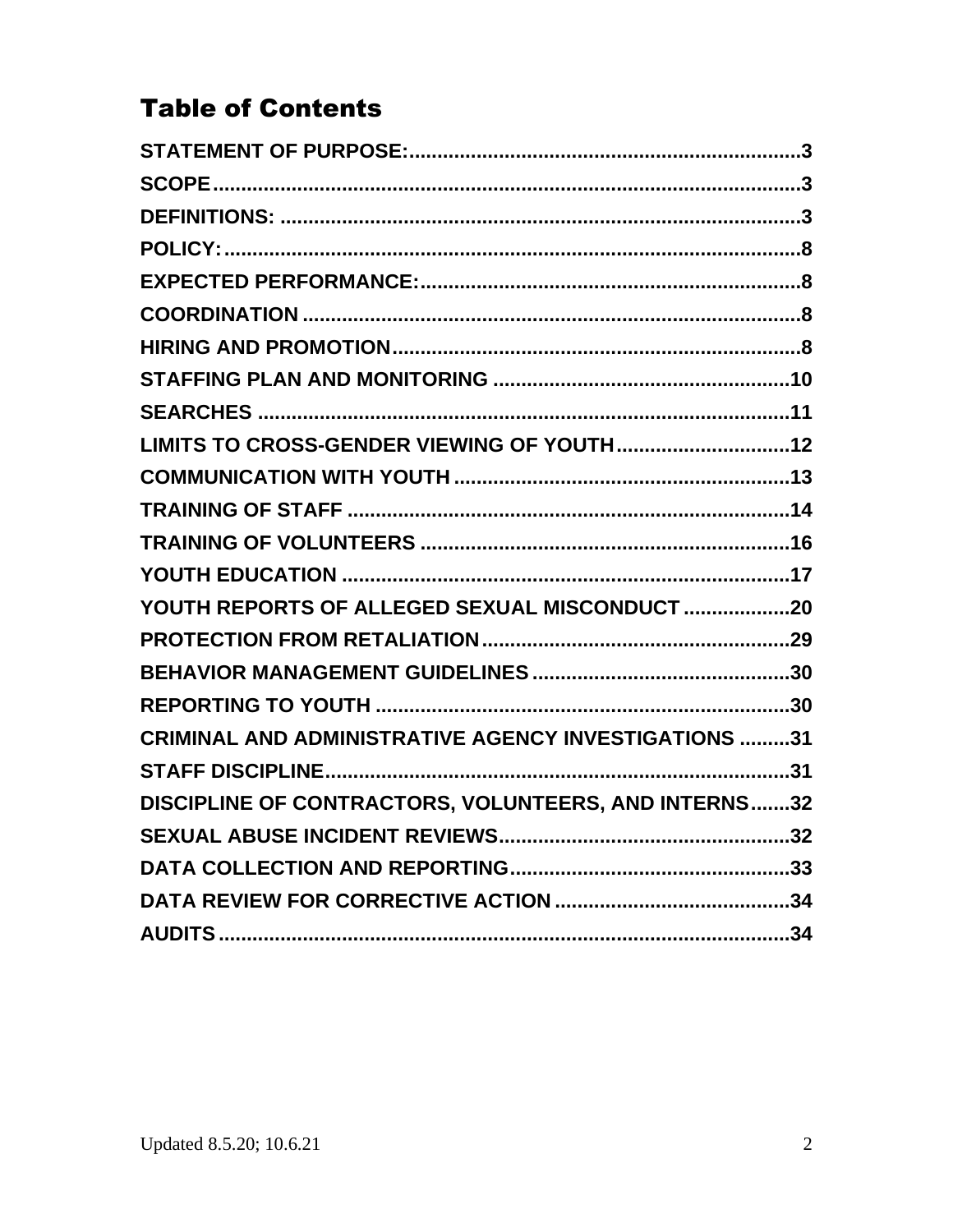# **STATEMENT OF PURPOSE**

**Zero Tolerance Policy** - Rising Ground has zero tolerance for sexual abuse and sexual harassment. Every person supported by Rising Ground has the right to be free from sexual abuse, sexual harassment, neglect, exploitation, and retaliation. This includes not being subjected to sexually assaultive, abusive, and or harassing behavior from staff or other persons supported.

This policy sets forth Rising Ground's approach to the prevention, detection, and response to sexual misconduct and sexual misconduct prevention, detection, and response for youth in Limited Secure Placement (LSP) program and the adults who work with them as outlined in the Administration for Children's Service's Policy: Prevention, Detection, and Response to Sexual Misconduct in Limited Secure Juvenile Justice Placement.

**SCOPE:** This policy is applicable to Rising Ground LSP staff, professionals, volunteers, interns, contractors, federal, state and city partner agency staff in those settings.

# **DEFINITIONS:**

- A. **Body Cavity Search** A visual, manual, and/or instrument inspection of a youth's anal or vaginal cavity opening. *Body cavity searches are prohibited.*
- B. **Contact with Youth** Verbal or physical interactions with LSP youth that are expected to occur based on an individual's role in an LSP program.
- C. **Contractor** A person or agency that provides services on a recurring basis pursuant to a contractual agreement with Rising Ground, and/or federal, state, and city partner agencies.
- D. **Exigent Circumstances** Any set of temporary and unforeseeable circumstances that require immediate action in order to combat a serious threat to the security of a facility.
- E. **Gender Expression** The manner in which a person expresses his or her gender through clothing, appearance, behavior, speech, and other expression. A person's gender expression may vary from the gender norms traditionally associated with that person's biological sex.
- F. **Gender Identity**  Individuals' internal view of their gender; individuals' innermost sense of being male, female, or a different gender. This may include name and pronoun preferences for an individual.
- G. **Gender Non-Conforming** Having or perceived to have gender characteristics and/or behaviors that do not conform to traditional societal gender expectations.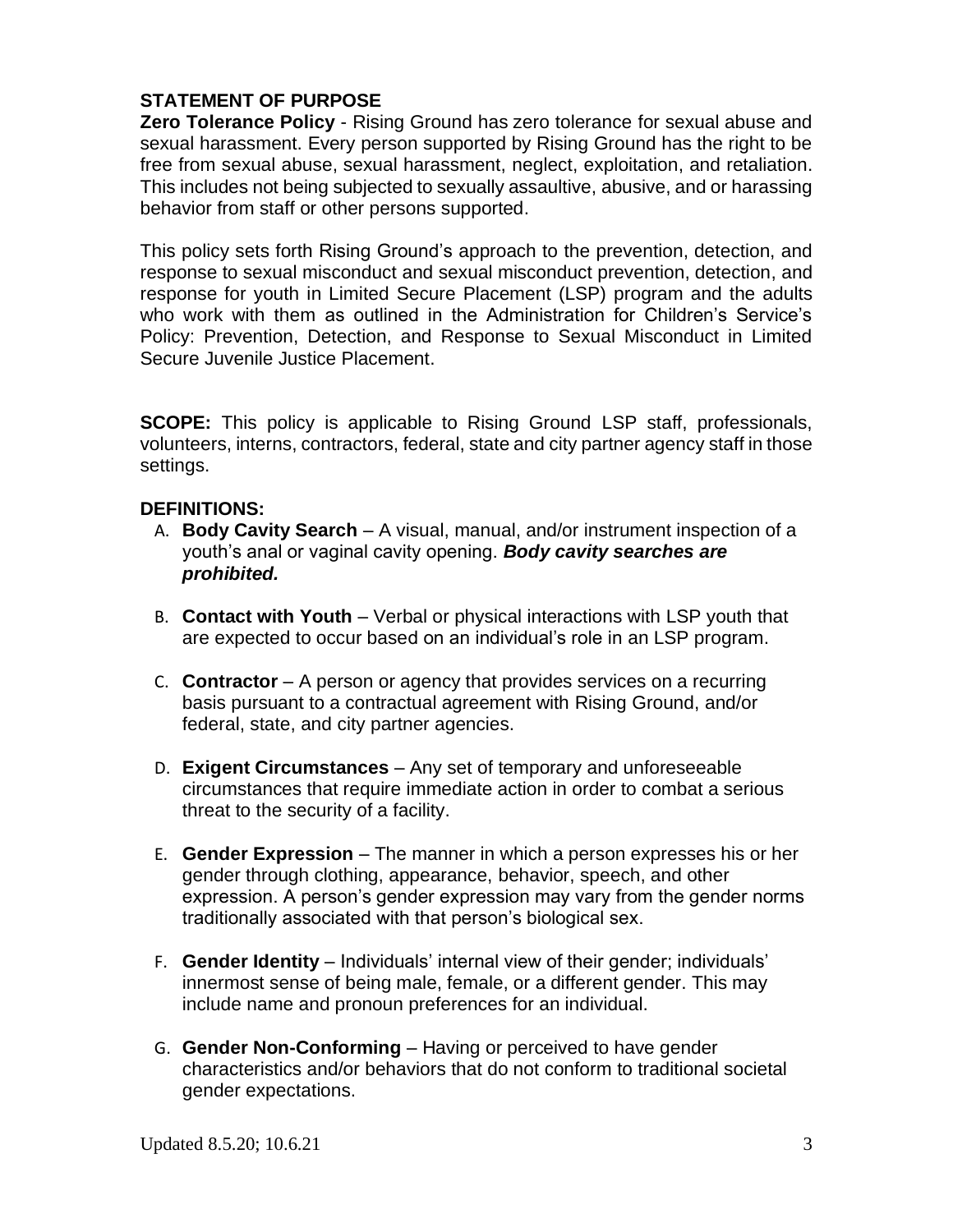- H. **Interns** Students who assist in LSP pursuant to an agreement with the student's school.
- I. **Intersex**  A person born with sexual anatomy, reproductive organs, or chromosomal pattern that does not seem to fit typical definitions of male or female. Intersex medical conditions are sometimes referred to as disorders of sex development.
- J. **Limited Secure Placement (LSP) Facility** A limited secure residential setting where youth are placed close to home, in the care and custody of the Commissioner of ACS, by the Family Court on juvenile delinquency cases, pursuant to Article 3 of the Family Court Act.
- K. **Limited Secure Placement (LSP) Providers** ACS-contracted agencies responsible for the care and custody of youth placed with ACS by the Family Court in the limited secure placement setting pursuant to Article 3 of the Family Court Act.
- L. **Limited Secure Placement (LSP) Staff** Staff of the LSP facility, including medical and mental health professionals, employed by LSP Providers.
- M. **Pat-Frisk Search** *–* A visual and manual inspection of a youth's clothed body that consists of physically patting down his or her clothing.
- N. **Prison Rape Elimination Act (PREA)** A federal law passed by the United States Congress in 2003 to promote the prevention, detection, investigation, and appropriate response to sexual misconduct in certain custodial settings, including juvenile facilities.
- O. **PREA Coordinator** An upper-level, agencywide PREA coordinator is someone with sufficient time and authority to develop, implement, and oversee agency efforts to comply with the PREA standards in all of its facilities.
- P. **PREA Facility Compliance Manager** A designated program staff member assigned the responsibility of assisting the facility with PREA planning, self- assessment, and serving as the facility liaison the agency Statewide PREA with coordinator
- Q. **Security Search** An inspection to check for contraband, conducted to maintain the safety and security of staff and youth, that requires the youth to wear a medical gown or robe after removing his or her upper garments, and then subsequently to remove the rest of his or her garments.
- R. **Sexual Abuse** The definition of sexual abuse for purposes of this policy includes sexual abuse of a youth by another youth and sexual abuse of a youth by an ACS employee, -, Rising Ground employee, professionals, volunteer, intern, contractor, or staff of city partner agencies.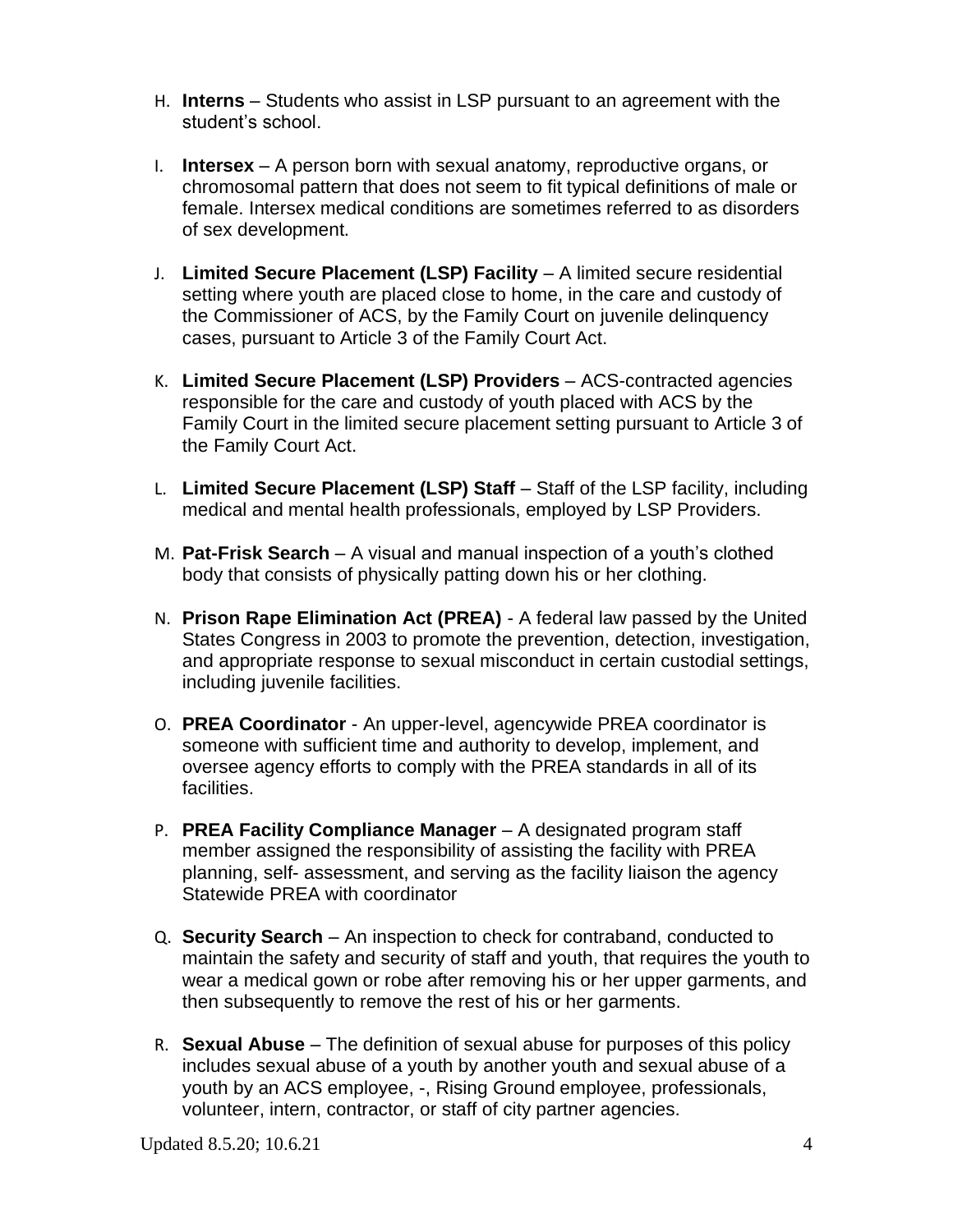#### S. **Sexual abuse of a youth by another youth:**

- a. The victim does not expressly or impliedly acquiesce in the alleged perpetrator's conduct; and/or
- b. The victim is unable to consent or refuse because of being mentally disabled, mentally incapacitated, or physically helpless; and/or
- c. The victim is coerced into such act by overt or implied threats of or actual use of force or violence; and/or
- d. Any of the following acts occur:
	- i. Contact between the penis and the vulva or the penis and the anus, including penetration, however slight;
	- ii. Contact between the mouth and the penis, vulva, or anus;
	- iii. Penetration of the vagina, urethra, penis, rectum or anus of another person, however slight, by a hand, finger, object, or other instrument; or
	- iv. Any other intentional touching, either directly or through the clothing, of the genitalia, anus, groin, breast, inner thigh, or the buttocks of any person. Sexual abuse does not include contact incidental to non-sexual horseplay or a physical altercation such as a kick in the groin or the accidental touching of someone's breasts while pushing her away.
- T. **Sexual abuse of a youth by Rising Ground staff, professionals, volunteers, interns, contractors, or staff of federal, state, or city partner agencies** includes any of the following acts conducted by these parties, with or without the consent of the youth:
	- a. Sexual touching, including any of the following:
		- i. Contact between the penis and the vulva or the penis and the anus, including penetration, however slight; and/or
		- ii. Penetration of the vagina, urethra, penis, rectum or anus of another person, however slight, by a hand, finger, object, or other instrument, except when conducted by a medical professional as part of a medical examination or medical treatment; and/or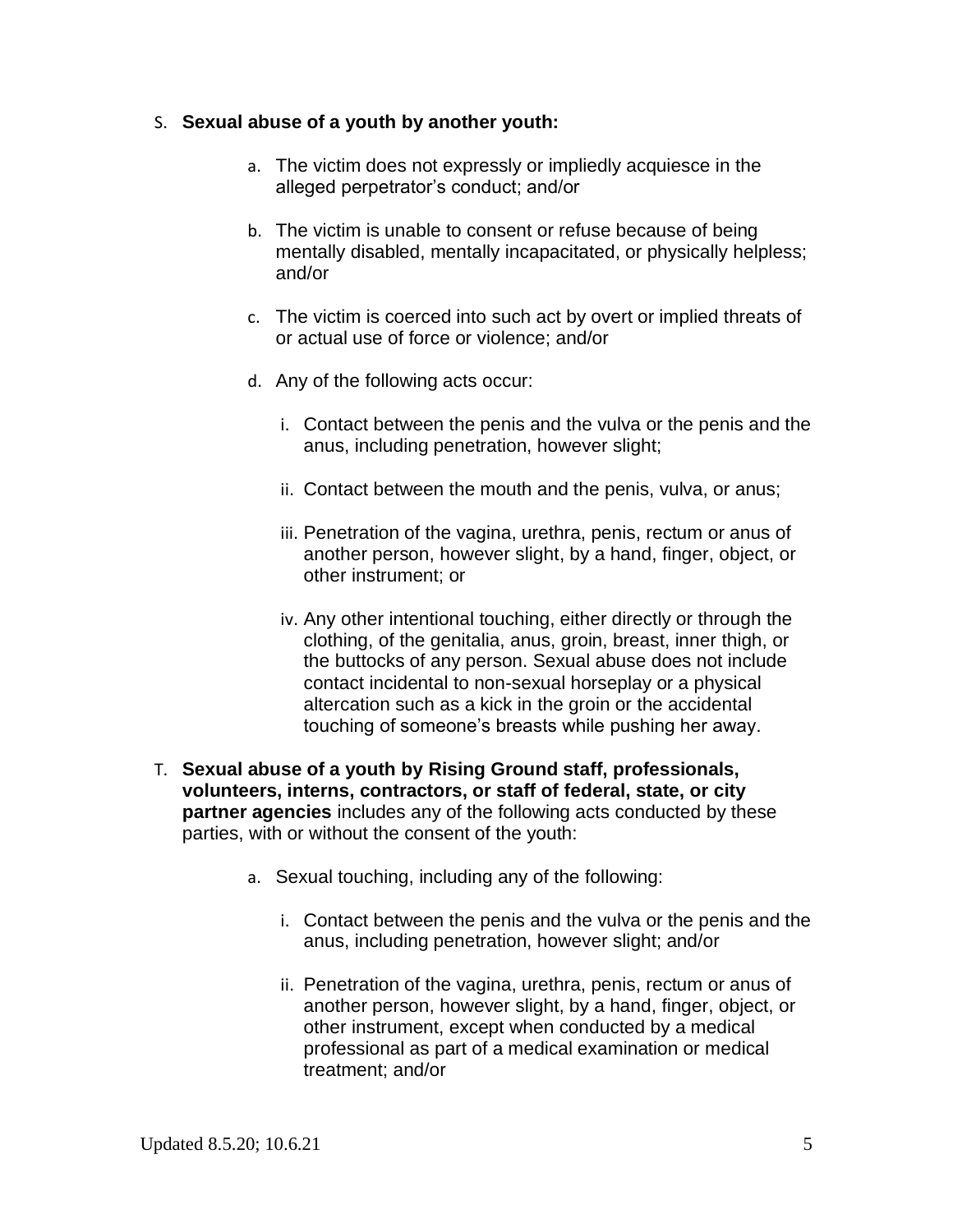- iii. Contact between the mouth and the penis, vulva, or anus; and/or
- iv. The emission or ejaculation upon any part of a youth, clothed or unclothed;
- v. Any other intentional touching not required by official duties, either directly or through the clothing, of the genitalia, anus, groin, breast, inner thigh, or the buttocks of any person. Sexual abuse does not include conduct required by or incidental to official duties (e.g., it would not be sexual misconduct for a staff member to touch a youth's body as required in order to conduct a proper pat-frisk search, or if a staff member's hand slips unavoidably while he or she is breaking up a fight); and/or
- vi. Any other contact where the individual has the intent to degrade or abuse the youth or to arouse or gratify a sexual desire.
- b. Any attempt, threat, or request to engage in sexual touching.
- c. Indecent exposure, which means the display of his or her uncovered genitalia, buttocks, or breast in the presence of a youth.
- d. Voyeurism, which means an invasion of a youth's privacy for reasons that do not involve the performance of official duties. Voyeurism may include peering at a youth who is using a toilet, changing in his or her room, or bathing, except when staff are required to maintain constant visual supervision of a youth, requiring a youth to expose his or her buttocks, genitals, or breasts for reasons other than a properly administered strip search or medical examination; or taking images of all or part of a youth's naked body or of a youth performing bodily functions, except in circumstances where images of a youth are captured by the facility's video monitoring system.
- e. Any conduct or communication that advances, profits from, uses, patronizes, or encourages a youth's engagement in any act of sexual exploitation, sex trafficking, or prostitution as defined in Article 230 of the Penal Law.
- f. Any conduct or communication that allows, permits, promotes, produces, uses, or encourages a youth's engagement in any sexual performance as defined in Article 263 of the Penal Law; having such material involving a youth in his or her possession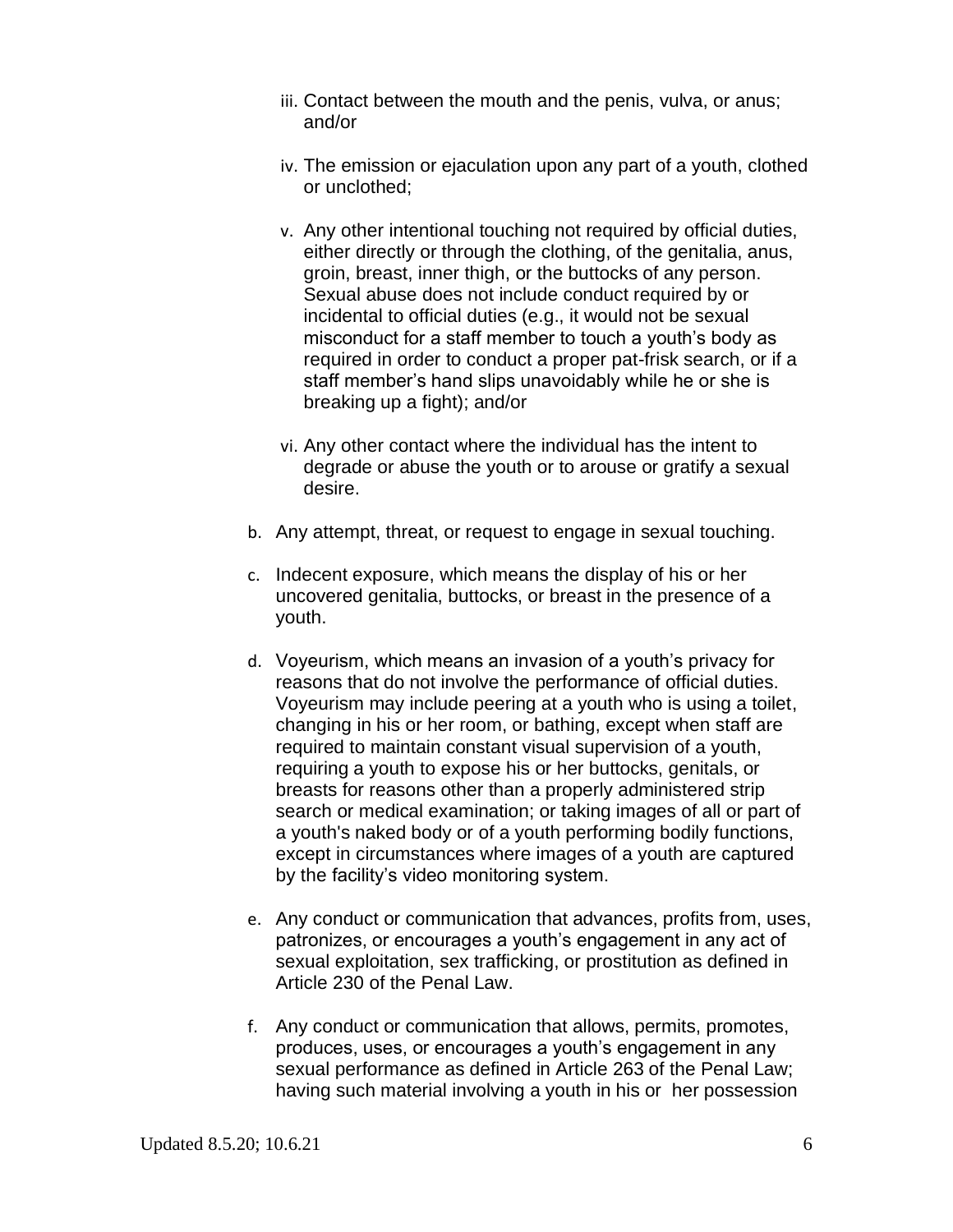or control; or having accessed such material with the intent to view it.

- g. Any conduct that subjects a youth to incest as defined by Article 255 of the Penal Law.
- h. Commission of any other sex offense as defined by Article 130 of the Penal Law.
- U. **Sexual Harassment** The definition of sexual harassment includes:
	- 1. Repeated and unwelcome sexual advances, requests for sexual favors, or verbal comments, gestures, or actions of a derogatory or offensive sexual nature by one youth toward another youth in placement; and
	- 2. Any verbal or written (e.g., text, email, social media writings) comments or gestures of a sexual nature to a youth by Rising Ground employees, provider staff, professionals, contractors, volunteers, staff of city partner agencies, or interns, including demeaning references to gender, sexual orientation, sexually suggestive or derogatory comments about body or clothing, or obscene language or gestures directed at a youth.
- V. **Sexual Misconduc**t Actions constituting either sexual harassment or sexual abuse.
- W. **Strip Search** *–* A fully unclothed inspection to check for contraband believed capable of inflicting harm on the youth, staff, or others, conducted to maintain the safety and security of youth and staff. A strip search requires individualized reasonable suspicion that the youth is in possession of potentially dangerous contraband and may only occur after a security search has been conducted.
- X. **Substantiated** An allegation that was investigated and determined to have occurred.
- Y. **Transgender** A person whose gender identity (i.e., internal sense of feeling male or female) is different from the person's assigned sex at birth.
- Z. **Unfounded** An allegation that was investigated and determined not to have occurred.
- AA.**Unsubstantiated**\* An allegation that was investigated and the investigation produced insufficient evidence to make a final determination as to whether or not the event occurred.
- BB. **Volunteer** An individual who donates time and effort on a recurring basis to enhance the activities and programs of facilities.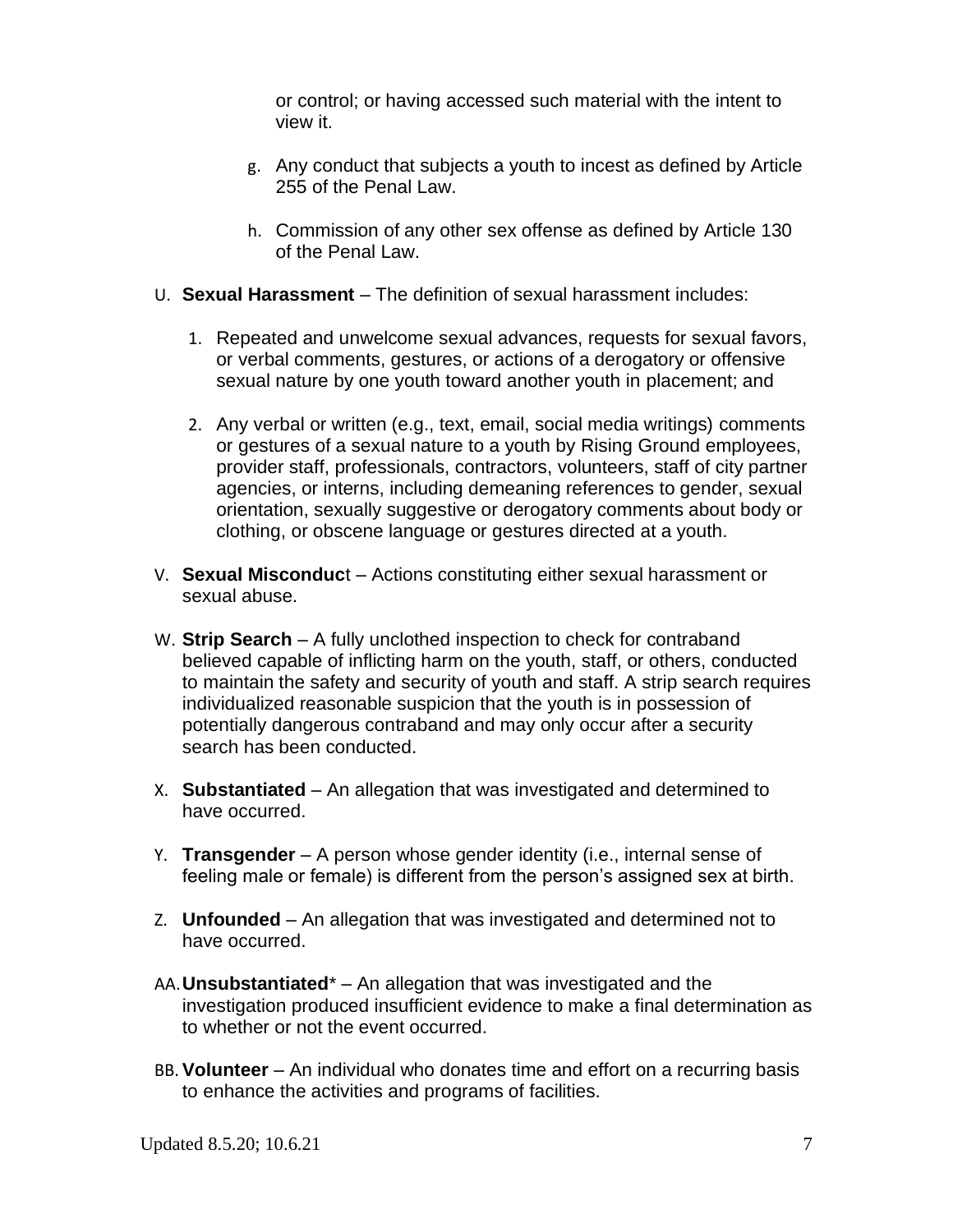CC. **Vulnerable Persons Central Register (VPCR)** – An office within the New York State Justice Center for the Protection of People with Special Needs (Justice Center) that is designated to receive reports of abuse, neglect, and other significant incidents involving youth in residential settings.

DD. **Youth** – Any child in LSP under ACS or OCFS supervision.

Note: Definitions denoted with an asterisk (\*) are derived from the regulations (28 CFR Part 115) implementing PREA as it applies to Juvenile Facilities. The definitions only apply to this policy. They are not interchangeable with the definitions of the same words as used in New York Social Services Law.

#### **Note: Youth in facilities are unable to consent regardless of age. Youth are prohibited from engaging in sexual activity with other youth, staff, volunteers, or contractors. However, for such activity to constitute sexual abuse between youth, it must be determined that the activity was coerced.**

# **POLICY:**

Rising Ground employees, - professionals, volunteers, interns, contractors, staff of federal, state, and city partner agencies, and youth may not engage in sexual abuse or sexual harassment of youth. Individuals covered by this policy must report allegations of sexual abuse and sexual harassment of youth as required by this policy. Those personnel responsible for the provision of services for youth must engage in appropriate follow-up with respect to allegations of sexual abuse and sexual harassment of youth, and must provide alleged victims and youth perpetrators with needed services and supports. Rising Ground employees must use supervision and search practices that are consistent with federal and state law, regulation, and policy and must minimize the possibility of harm to youth in their care. Rising Ground must also educate youth and staff about their rights and responsibilities under this policy.

# **EXPECTED PERFORMANCE:**

# **COORDINATION**

- **1.** Rising Ground will have a designated **PREA Coordinator** to oversee the agency's implementation of PREA and compliance with ACS, OCFS, and federal policies on preventing, detecting and responding to sexual misconduct.
- **2.** Each LSP facility will have a designated existing staff member as the **PREA Facility Compliance Manager** to oversee agency's implementation of PREA and compliance with ACS, OCFS and federal policies on preventing, detecting, and responding to sexual misconduct within the assigned program.

# **HIRING AND PROMOTION**

Updated 8.5.20; 10.6.21 8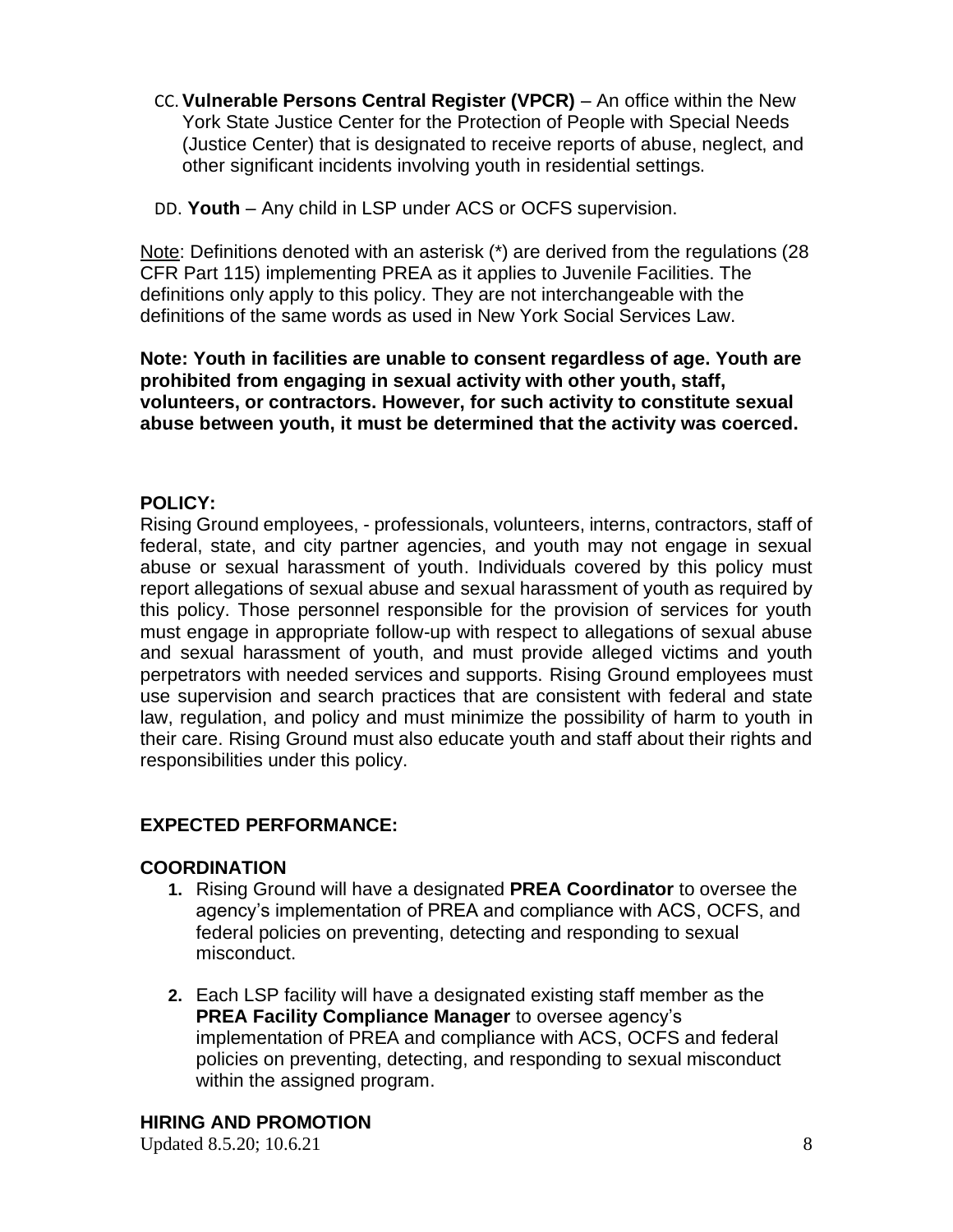- **1.** Rising Ground will not hire or promote any employees who may have contact with youth, and shall not hire any contractor who may have contact with youth, if the prospective employee or contractor:
	- a. Has engaged in sexual abuse in a prison, jail, lockup, community confinement facility, juvenile facility, or other institution as defined in 42 U.S.C. 1997.
	- b. Has been convicted of engaging in or attempting to engage in sexual activity in the community facilitated by force, overt or implied threats of force, or coercion, or if the victim did not consent or was unable to consent or refuse; or
	- c. Has been civilly or administratively adjudicated to have engaged in the activity described above.
- **2.** Rising Ground considers any incidents of sexual harassment in determining whether to hire or promote any employee or to hire any contractor who may have contact with youth.
- **3.** Before hiring new employees who may have contact with youth Rising Ground will:
	- a. Perform a criminal background check
	- b. Consult the State Central Register and the New York State Justice Center for the Protection of People with Special Needs (Justice Center) Staff Exclusion List (SEL); and
	- c. Make best efforts to contact all prior institutional employers for information on substantiated allegations of sexual abuse or any resignation during a pending investigation of an allegation of sexual abuse.
- **4.** Rising Ground performs criminal background record checks and consults the State Central Register and the Justice Center SEL before enlisting the services of any contractor, volunteer, or intern who may have contact with youth.
- **5.** Rising Ground has a system in place for ensuring criminal background records are obtained at least every five (5) years of current employees and contractors who may have contact with youth. If any new information related to the categories below is obtained by Human Resources, they will immediately notify the LSP Program Director/PREA Facility Compliance Manager via email and the staff will be placed on administrative leave.
	- a. State Central Register (SCR) Every five (5) years designated Rising Ground Human Resources staff will contact LSP staff to resubmit SCR clearance documentation and file a report.
	- b. Criminal Background/Activity the New York State Justice Center sends email notification to the Rising Ground authorized person(s) of any new arrests, including those related to sexual abuse, assault, and harassment.
	- c. Staff Exclusion List– the New York State Justice Center sends email notification to the Rising Ground authorized person(s) of any substantiated allegations of institutional abuse and/or neglect, including those related to sexual abuse, assault, and harassment.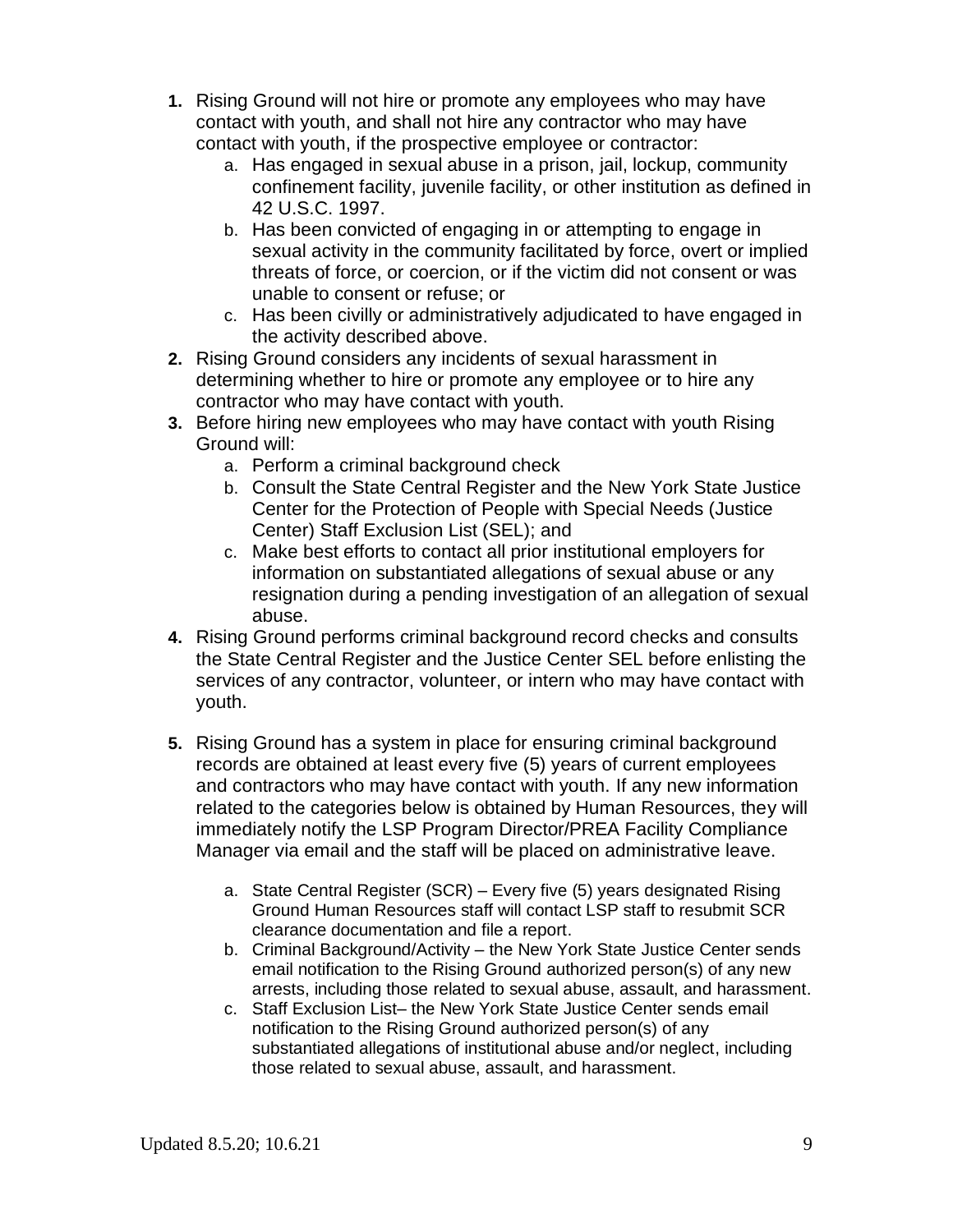- **6.** Rising Ground will ask all applicants and employees who have contact with youth about previous misconduct described above in written applications or interviews for hiring or promotions, and in any interviews or written self-evaluations conducted as part of reviews of current employees. Employees will have a continuing affirmative duty to disclose any such misconduct to Rising Ground.
- **7.** Material omissions regarding such misconduct or the provision of materially false information shall be grounds for termination.
- **8.** Unless prohibited by law, Rising Ground Human Resources will provide information on substantiated allegations of sexual abuse or sexual harassment involving a former employee upon receiving a request from an institutional employer for whom such employee has applied to work.

# **STAFFING PLAN AND MONITORING**

- 1. Each Rising Ground LSP facility will develop, implement upon ACS approval, and document a staffing plan that provides for adequate levels of staffing and video monitoring to protect youth against sexual abuse. Rising Ground LSP provider facilities will comply with the staffing plan, except during limited and discrete exigent circumstances, and document any deviation from the plan.
- 2. In consultation with the PREA Coordinator, Rising Ground will review the current staffing plan on an annual basis and update accordingly, where applicable. This review shall be conducted with consideration to the following factors:
	- a. Any minimum staffing levels required by law, regulation, or policy;
	- b. Generally accepted juvenile residential practices;
	- c. Any judicial findings of inadequacy;
	- d. Any findings of inadequacy from federal investigative agencies;
	- e. Any findings of inadequacy from internal or external oversight bodies;
	- f. All components of the facility's physical plant including "blind spots" or areas where staff or youth may be isolated;
	- g. The composition of the youth population in facilities operated or overseen by ACS, OCFS and ORR;
	- h. The number, assignment, and coverage of supervisory staff;
	- i. The use, maintenance, and clarity of video monitoring;
	- j. Programs occurring during a particular shift;
	- k. The prevalence of substantiated and unsubstantiated incidents of sexual abuse;
	- l. Whether additional resources or adjustments to video monitoring or staffing patterns are needed;
	- m. Any applicable state or local laws; and
	- n. Any other relevant factors.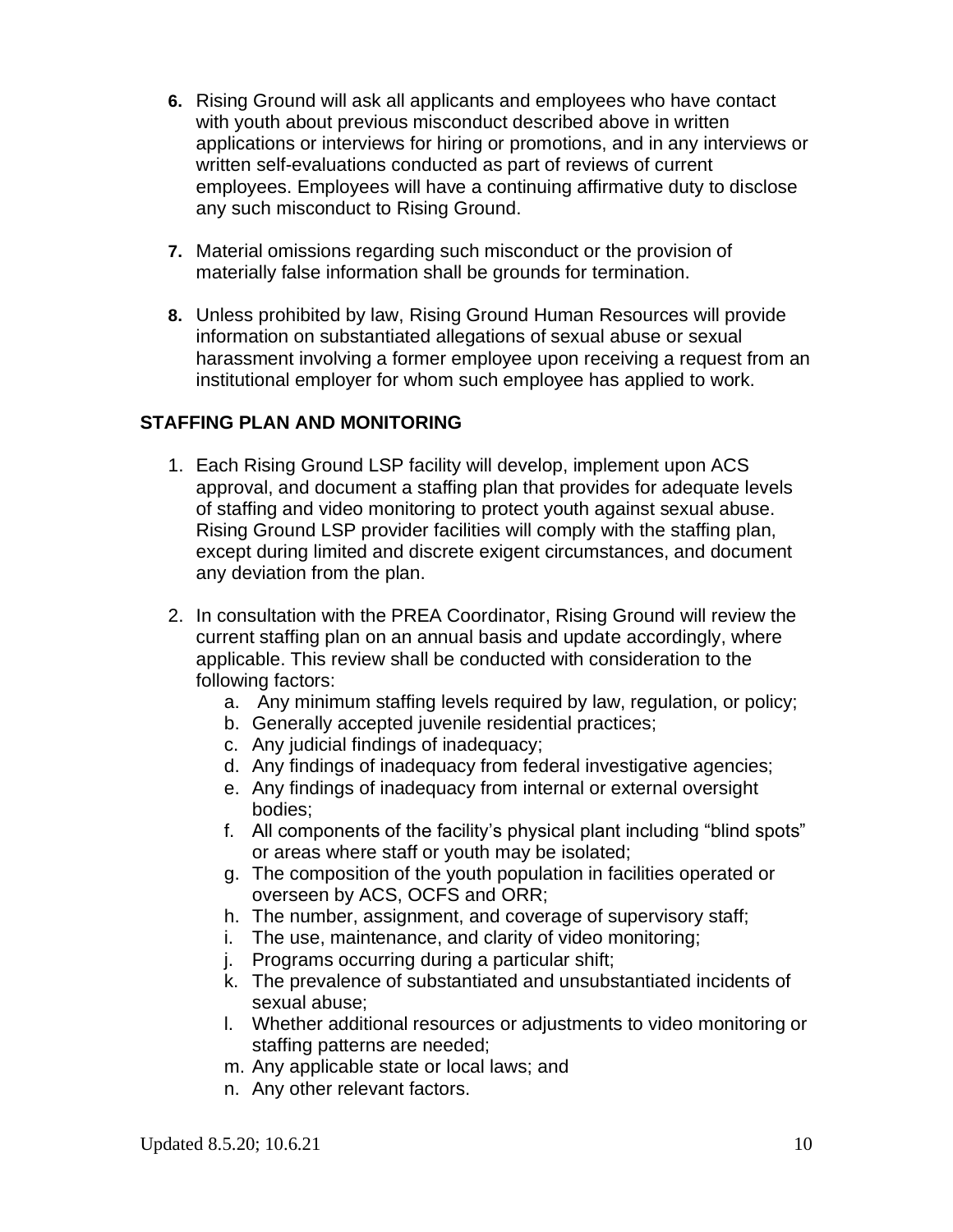3. At each facility, the facility director will designate staff who will conduct and document regular unannounced rounds on all shifts to identify and deter staff sexual abuse and sexual harassment. Staff may not alert other staff members that these supervisory rounds are occurring, unless such announcement is related to the legitimate operational functions of the facility.

# **SEARCHES**

- 1. No youth shall be subject to a body cavity search by Rising Ground staff, employees, or contractors.
- 2. No youth shall be subject to a strip search by non-medical staff of the opposite gender under any circumstances. Note: Transgender and intersex youth are afforded their preference to which gender they want to be searched by as outlined in this policy.
- 3. Youth shall be subject to a pat-frisk or security search by staff of the opposite gender only in exigent circumstances and with approval by the program director or designee. Note: Transgender and intersex youth are afforded their preference to which gender they want to be searched by as outlined in this policy.
- 4. All cross-gender pat-frisk or security searches of youth will be approved by the program director or designee, and the justification for those searches, will be documented in the appropriate unit log book or paper file. Note: Transgender and intersex youth are afforded their preference to which gender they want to be searched by as outlined in this policy.
- 5. No transgender or intersex youth shall be searched for the purpose of determining genital status.
- 6. Upon admission, all Rising Ground intake staff will offer transgender or intersex youth the opportunity to request that staff of a particular gender conduct any pat-frisk, security search, or necessary strip search of the youth.
	- a. Rising Ground staff will offer youth the opportunity to complete Attachment A: Search Request Form for Transgender and Intersex Youth. Staff will comply with that request, absent exigent circumstances, and document any deviation from the youth's documented preference and document it in the communication log.
	- b. If a youth does not indicate a preference, the staff member of the youth's self- identified gender will perform the search.
	- c. Any staff to whom youth disclose that they are transgender or intersex will thereafter arrange for the youth to be offered the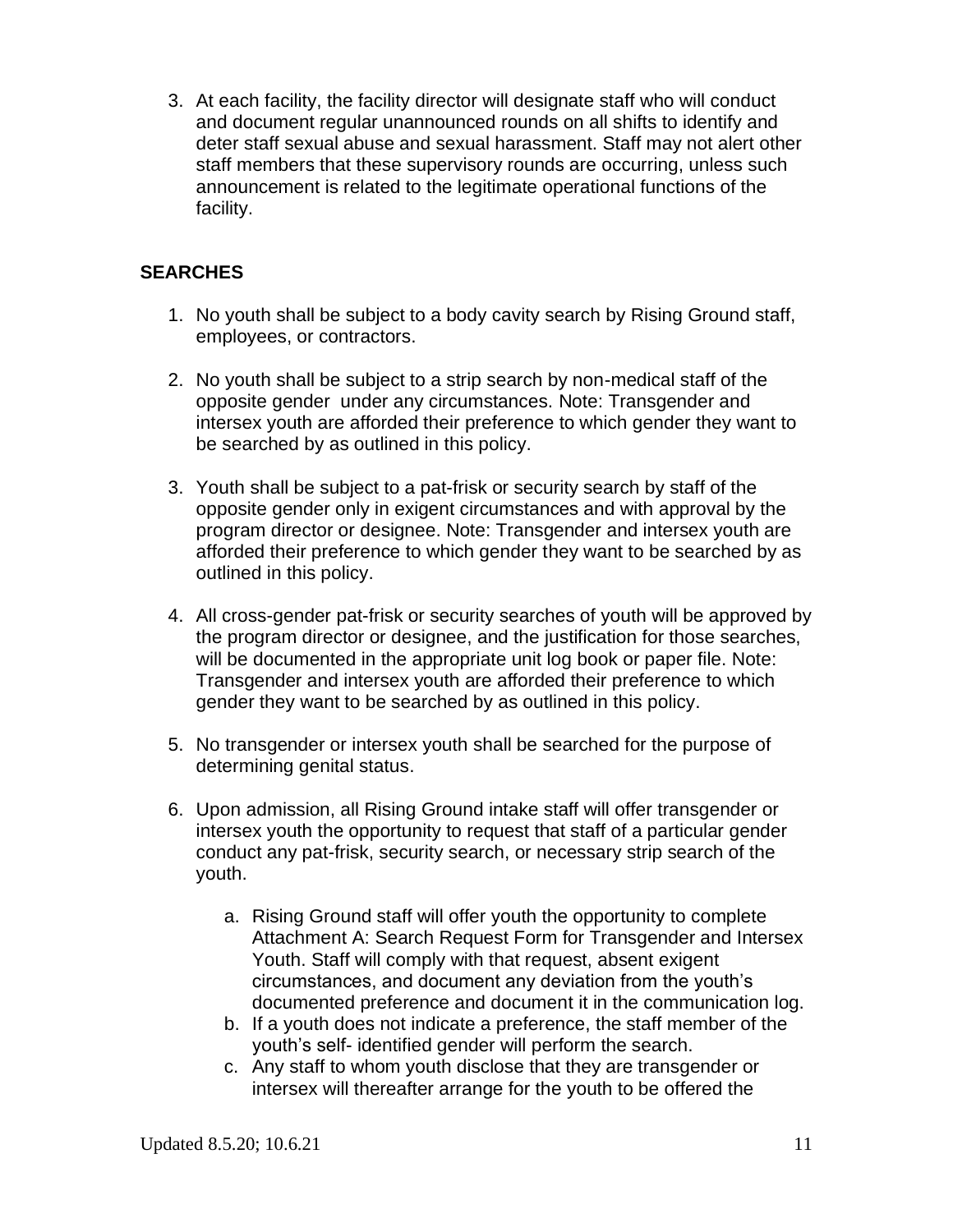opportunity to complete the form if the youth has not already done so.

- d. Staff will also offer the youth the opportunity to complete a new form if he or she indicates that his or her preference has changed.
- 7. Rising Ground will maintain the original Search Request Form for Transgender and Intersex Youth in the case file and will make the document available for governing bodies review and approval as required and/or requested. The youth's preference for staff's gender will be documented on the Behavior Support Plan as a way to communicate the youth's preference to staff. The youth will be notified upon admission that they can change his or her preference at any time by notifying the case planner.
- 8. Clinicians will reassess the youth's preference throughout their stay at the LSP. Within the week of each Family Team Conference (FTC) the Clinician will have a discussion with the youth about their perceptions of safety within the facility (room/bed assignment, peer and staff interactions, programs, services, and supports offered) as well as their preference for staff gender for searches. The conversation must be documented in Connections in a Progress Note. If the youth decides to change gender of staff searches, a new Search Request Form must be completed and the Behavior Support Plan updated and communicated to staff.

# **LIMITS TO CROSS-GENDER VIEWING OF YOUTH**

- 1. Staff will help youth understand and abide by the expectation that youth will be clothed or cover themselves when they may be viewed by others, except as appropriate for medical care.
- 2. Youth shall have access to a bathroom to shower, perform bodily functions, and change clothing without non-medical staff of the opposite gender viewing their breasts, buttocks, or genitalia, except in exigent circumstances.
- 3. Staff will maintain an environment in which youth are not viewed in a state of undress, except as required for security or medical reasons outlined in this and other relevant policies. All staff will announce their presence in areas and during times when youth may be performing bodily functions, showering, or changing clothing, and will allow sufficient time for youth to cover themselves before entering those areas, except in exigent circumstances.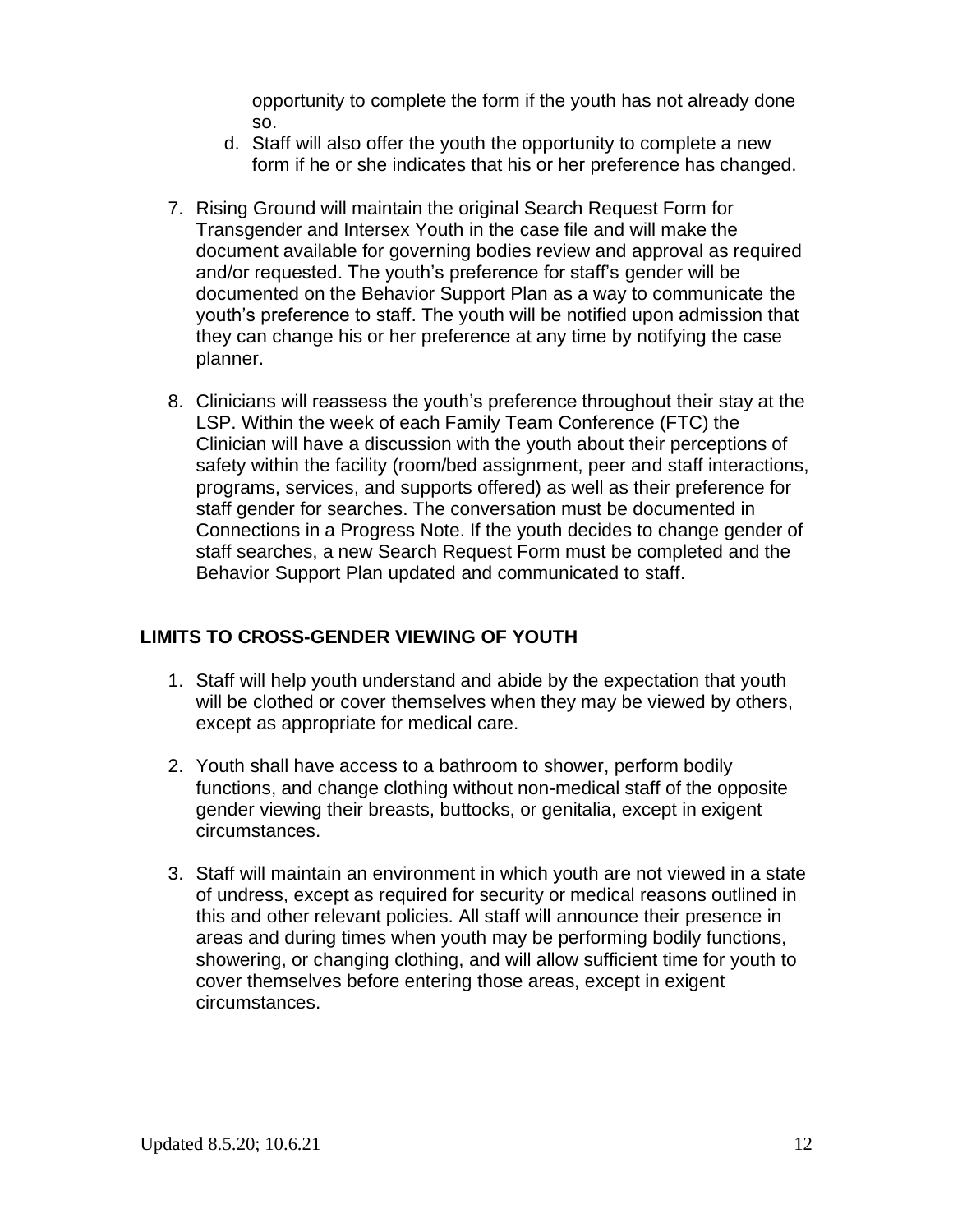# **COMMUNICATION WITH YOUTH**

- 1. Employees and staff who come into contact with youth who may have disabilities or limited English proficiency (LEP) will inform supervisors so that supervisors may make appropriate referrals for assessment and services.
- 2. All employees and staff shall provide youth with disabilities and LEP youth an equal opportunity to participate in and receive the benefits of the programs and services available in facilities, including efforts to prevent, detect, and respond to sexual misconduct.
- 3. In order to make appropriate accommodations for youth with disabilities Rising Ground will do the following:
	- a. Identify youth with disabilities upon admission to an LSP facility and work with each youth's family and medical, mental health, psychiatric, and other staff as necessary;
	- b. Provide access to professional interpreters who can interpret effectively, accurately, and impartially, using any necessary specialized vocabulary;
	- c. Provide written materials in formats or through methods that achieve effective communication with youth with disabilities, including youth who have intellectual disabilities, limited reading skills, or who are blind or have low vision;
	- d. The case planner will document the youth's special needs in Connections and, in consultation with the PREA Coordinator, develop a PREA-compliant case plan in accordance with the youth's needs. The case plan will include arrangements for providing youth with disabilities with explanations in a manner and form that the youth can understand. Among others, such explanations will include how to report if they are feeling unsafe, how to access medical and mental health care, and strategies for effective communication; and
	- e. Implement the case plan described above, consulting with the treatment team members, youth and family, and others, as necessary.
- 4. Each facility will post and make readily available information for telephone interpretation and translation services for all individuals who work with youth. Staff will be trained on how to use available resources to communicate with Limited English Proficient youth and their families, and will arrange for staff to provide such youth with meaningful access to programs and services.
- 5. All Rising Ground staff, professionals, volunteers, interns, contractors, and city partner agency staff will use interpretation resources to communicate with youth at all stages of a youth's stay at an LSP facility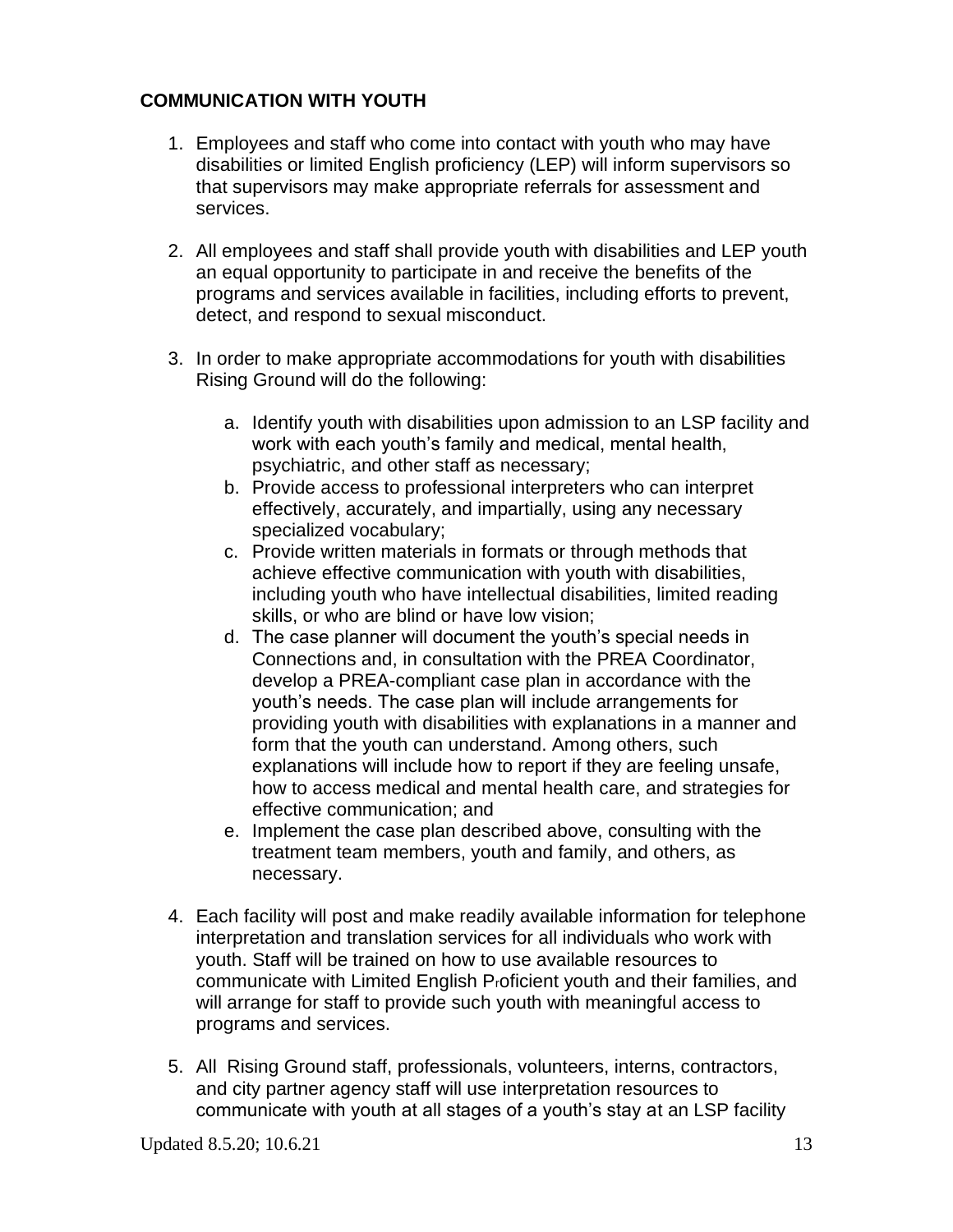unless the staff, volunteer, intern, or contractor speaks the youth's native language and the youth has been advised that he or she is entitled to free interpretation services and has refused such services.

- 6. All Rising Ground staff, professionals, volunteers, interns, contractors and city partner agency staff will not rely on youth, family, friends or neighbors to provide translation or interpretation, except in limited circumstances where an extended delay in obtaining an interpreter could compromise the following:
	- a. The youth's safety;
	- b. The performance of first responder duties following an allegation that a youth was sexually abused; or
	- c. The investigation of the youth's allegations.
- 7. The case planner will communicate with the language/translation contracting entity to convey the needs of the youth so that interpreters can interpret effectively, accurately, and impartially, both receptively and expressively, using any necessary specialized vocabulary pertaining to placement.

# **TRAINING OF STAFF**

- 1. Staff who may have contact with youth at the facility will receive a comprehensive training upon hire and refresher training every two years on the following:
	- a. The agency's zero tolerance for sexual misconduct and retaliation;
	- b. How to fulfill responsibilities regarding prevention, detection, reporting and response to sexual misconduct;
	- c. A youth's right to be free from sexual abuse and sexual harassment;
	- d. The right of youth and employees to be free from retaliation for reporting sexual misconduct;
	- e. The dynamics of sexual abuse and sexual harassment in juvenile facilities;
	- f. The factors that make youth vulnerable to sexual abuse and sexual harassment;
	- g. Adolescent development for girls and boys that includes developmentally normative sexual behavior for adolescents, how to distinguish between developmentally normative adolescent behavior and sexually aggressive and dangerous behaviors, and the ways in which sexual victimization can affect healthy development. The training must be informed by the extent to which cultural, social, and family influences interfere with a youth's functioning;
	- h. The prevalence of trauma and abuse histories among youth in juvenile justice facilities, possible behaviors of youth with trauma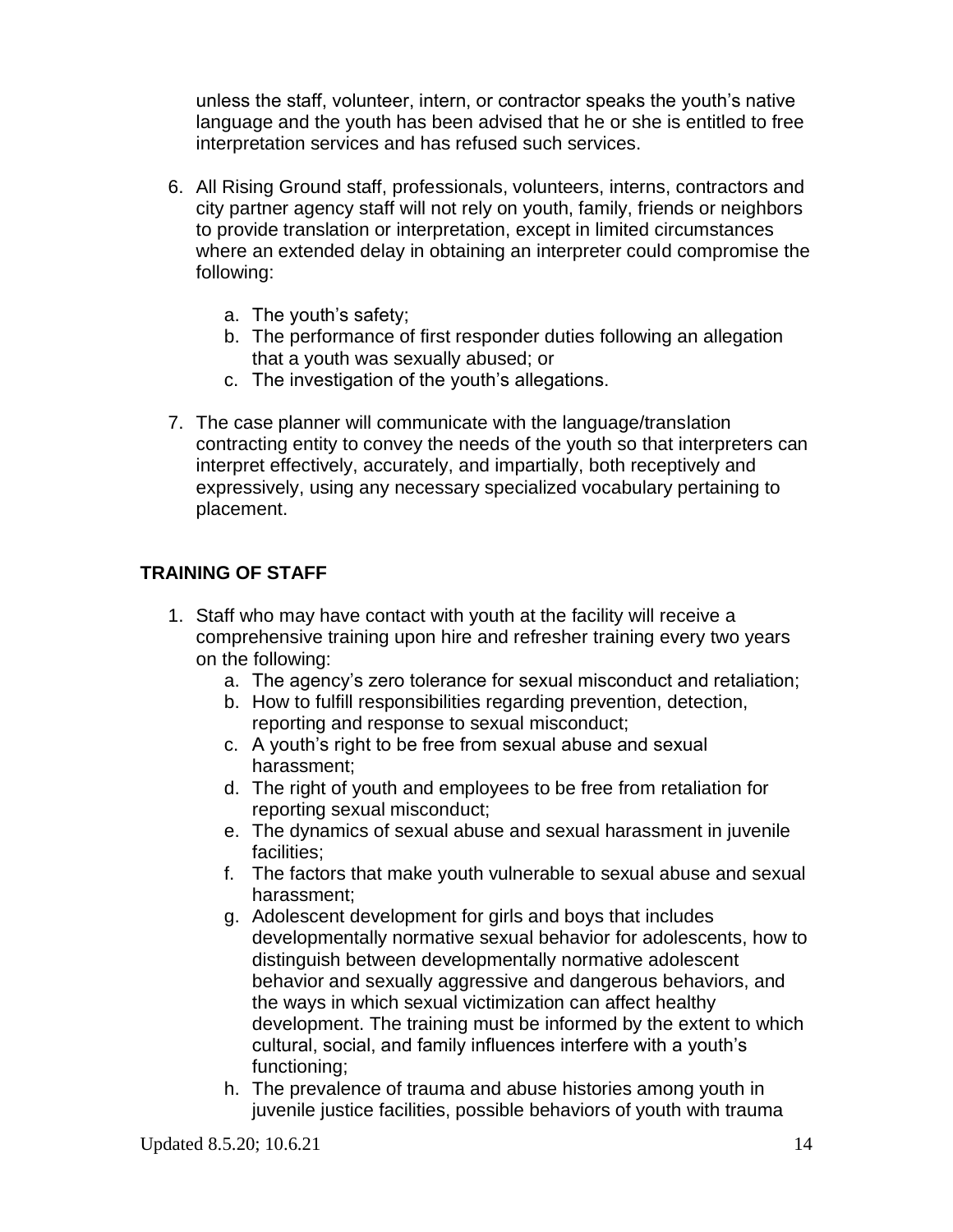and abuse histories, and appropriate gender-specific ways of responding to those behaviors;

- i. The common reactions of youth victims of sexual abuse and sexual harassment;
- j. How to detect and respond to signs of threatened and actual sexual abuse and sexual harassment, and how to distinguish between consensual sexual contact and sexual abuse between youth;
- k. How to communicate effectively and professionally with youth, including lesbian, gay, bisexual, transgender, intersex, and gender non-conforming youth;
- l. How to handle disclosures of victimization by youth in a sensitive manner;
- m. How to preserve evidence associated with instances of sexual abuse;
- n. How to avoid inappropriate relationships with youth, and how to maintain professional relationships and boundaries with youth;
- o. Relevant laws and policies related to age of consent, with a clear directive that no youth in care can consent to sexual conduct with any adult, and mandatory reporting of sexual abuse to outside authorities; and
- p. How to conduct professional, respectful, and minimally intrusive cross-gender pat- frisk searches and searches of transgender and intersex youth.
- 2. All staff will receive additional gender-responsive training if the employee or staff member is reassigned from a facility that houses only male youth to a facility that houses only female youth, or vice versa.
- 3. During the time in which employees do not receive the two year refresher trainings outlined above, Rising Ground will provide information on the agency's current sexual misconduct policies to its employees, and will provide this information to Rising Ground staff. Rising Ground may provide this information in person, in writing, or through some other means.
- 4. In addition to the initial comprehensive and the refresher trainings every two years, all full- and part-time medical, mental health, and psychiatric employees and contractors who work with youth in facilities will be trained on these topics:
	- a. How to detect and assess signs of sexual abuse;
	- b. How to determine when youth require protection from sexual abuse;
	- c. How to preserve physical evidence of sexual abuse;
	- d. How to respond effectively and professionally to youth victims and alleged perpetrators of sexual abuse, both in terms of the procedures to follow and the treatment to administer; and
	- e. How and to whom to report allegations or suspicions of sexual abuse.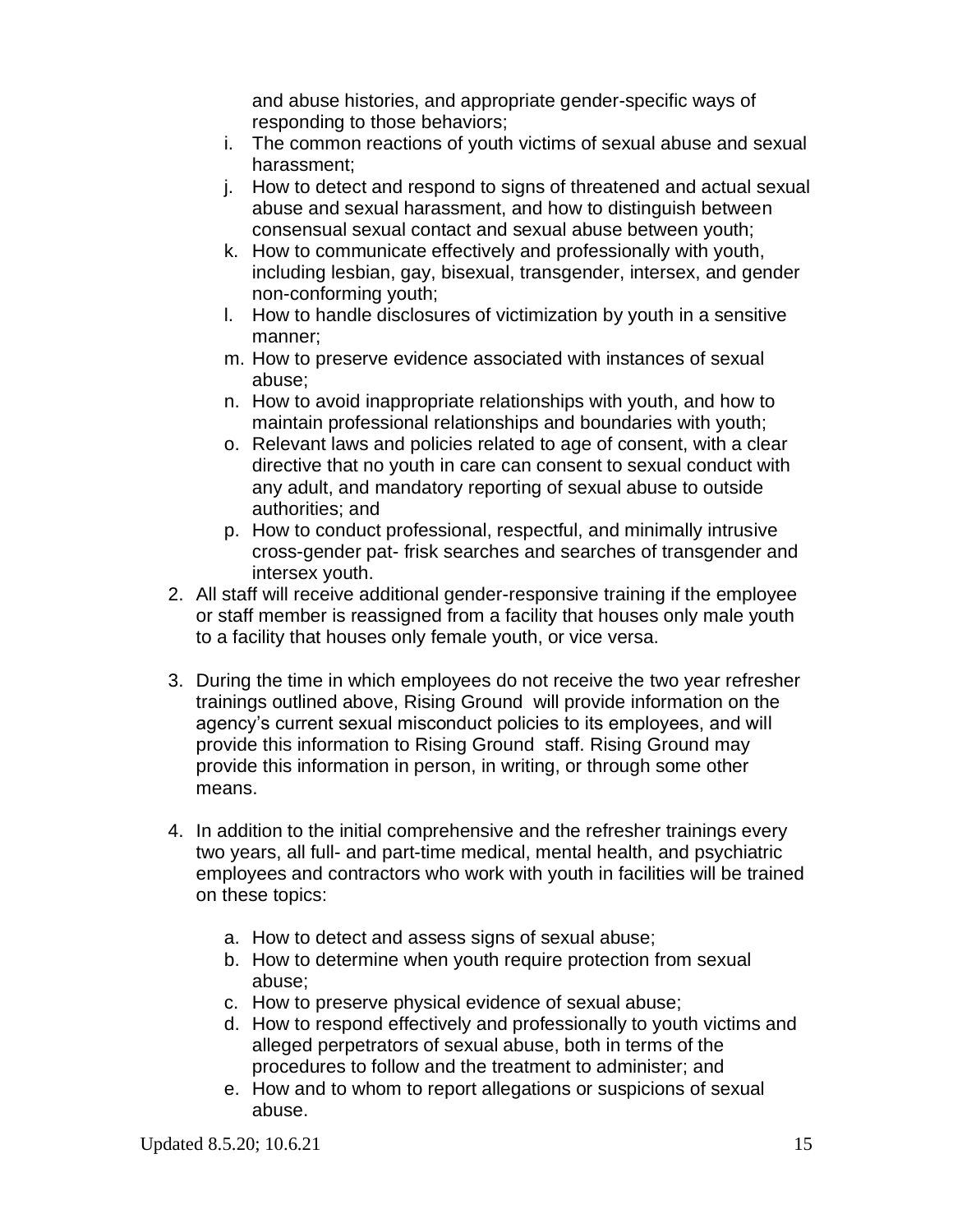- 5. Rising Ground will submit their facility's staff training materials, adapted to their facilities, for ACS, OCFS or ORR approval.
- 6. All training participants are required to sign a written statement indicating they understand the training they have received, including but not limited to their responsibilities as a mandated reporter; the signs of sexual abuse; how to appropriately respond to allegations of sexual abuse and sexual harassment and avenues to report if sexual abuse or sexual harassment is suspected. Rising Ground will retain records of the trainings described above, including the above signed documentation.
- 7. Administrative staff or contractors who will not have contact with youth will receive the training for volunteers described in the Training of Volunteers section of this policy.
- 8. The Facility Director will require that intake staff in facilities be trained to provide the information provided below on Youth Education in an ageappropriate, trauma-informed, and sensitive manner.
- 9. Rising Ground requires that, as new contracts for medical, mental health, psychiatric, and other services are developed, they include requirements that contractors whose jobs will include contact with youth receive the training required under this policy and the United State Department of Justice PREA regulations in their most current form.

# **TRAINING OF VOLUNTEERS**

- 1. Each volunteer working with youth in an LSP facility will receive a written document providing information about the Rising Ground sexual misconduct prevention policy including how to report suspected sexual abuse and sexual harassment, the facility's zero tolerance for sexual abuse and sexual harassment, and rules about confidentiality. Volunteers will sign a document acknowledging receipt and understanding of this information.
- 2. Any volunteer working with youth at the facility will have brief verbal contact with a program manager to introduce the document described above, and each volunteer will sign it prior to contact with youth at the facility. The singed document will be maintained in a folder on site as well as scanned and maintained in the PREA shared folder.
- 3. Each facility will require that volunteer groups that collaborate with the agency about sexual misconduct prevention and reporting. It is not required that every member of the volunteer group receive the annual, inperson training prior to having contact with youth, as long as they sign the document, receive the brief verbal introduction described above, and attend the first available volunteer training.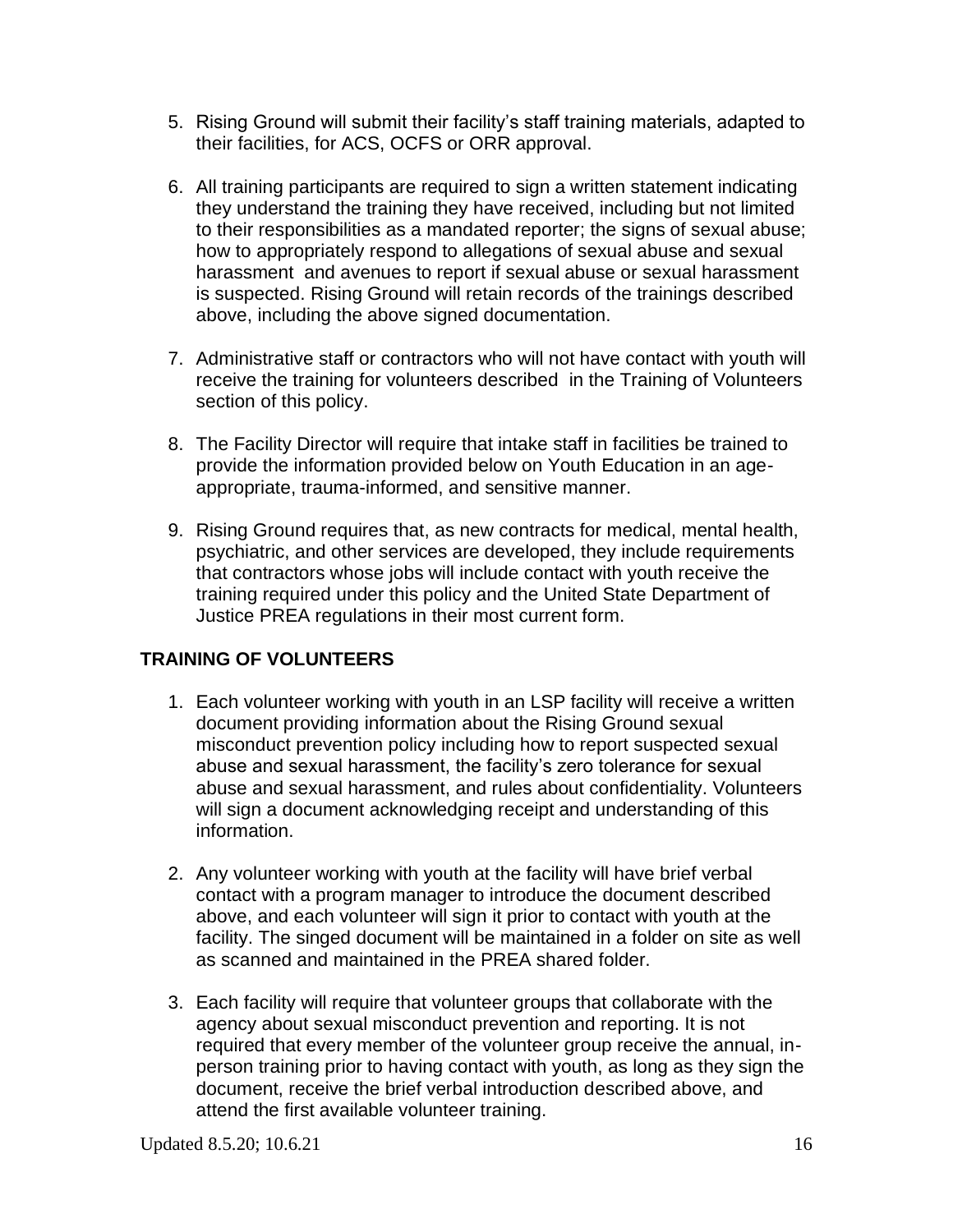4. Individuals who volunteer once, rather than on a recurring basis, will sign the document and receive the brief verbal introduction described above. However, such volunteers will be supervised by Rising Ground staff at all times.

# **TRAINING OF CONTRACTORS, INTERNS, PROFESSIONALS, AND INDIVIDUALS FROM CITY PARTNER AGENCIES**

- 1. Contractors, interns, professionals, and individuals from city partner agencies who will have unsupervised interactions with youth will receive a training, prior to beginning work with Rising Ground, that includes information about the Rising Ground policy on preventing, detecting, and responding to sexual misconduct, including the agency's zero- tolerance policy for sexual abuse and sexual harassment and how to report such incidents**.**
- 2. Contractors, interns, professionals, and individuals from city partner agencies who will only have supervised interactions with youth will receive the training for volunteers described above in "Training of Volunteers" section prior to beginning work in a Rising Ground facility.

Rising Ground Human Resources will retain records of the trainings conducted according to this section, including documentation that individuals understood the training they received.

# **YOUTH EDUCATION**

- 1. Upon admission, intake staff in facilities will provide age-appropriate information to youth explaining - Rising Ground's zero tolerance policy regarding sexual abuse and sexual harassment, a youth's right to be free from any form of sexual abuse and sexual harassment, and how to report incidents or suspicions of sexual abuse and sexual harassment or situations where a youth does not feel safe.
- 2. As part of the intake process Rising Ground case planning staff will require that youth sign a form confirming receipt and understanding of the information described in above. In the event a youth refuses to sign, staff will note the youth's refusal on the form, and initial and date the note.
- 3. If not completed during initial intake, within seven (7) days of a youth's arrival at the facility, Rising Ground staff will present more in-depth information about a youth's rights to be free from sexual abuse and sexual harassment and misconduct and free from retaliation for reporting incidents, the importance of and avenues for reporting, policies for responding to incidents including the youth's right to medical, mental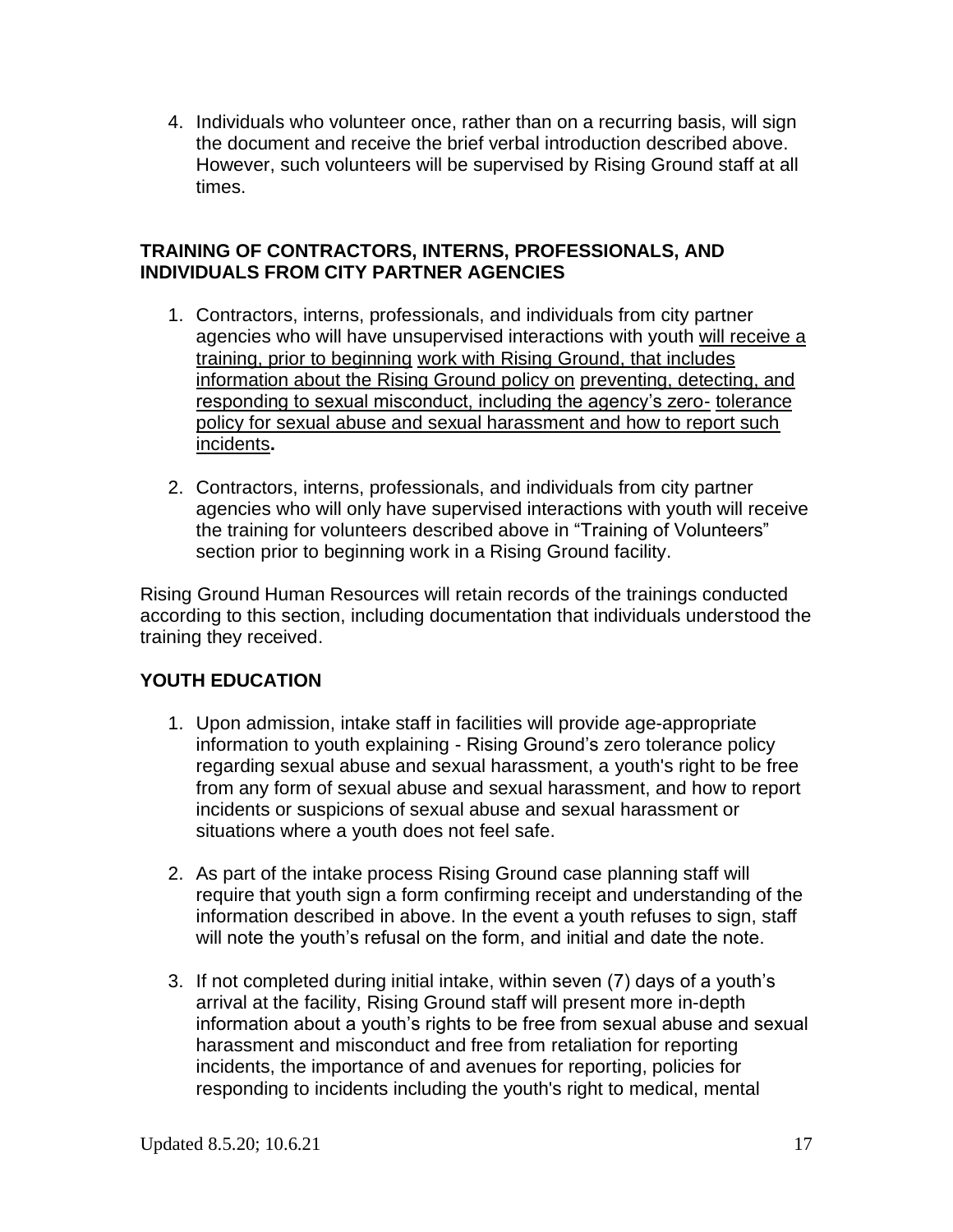health, and psychiatric care regardless of the status of an investigation, and where to go if he or she has questions.

- a. The case planner or designee will deliver the youth education and Rising Ground will document this in Connections.
- b. The case planner or designee will document a youth's receipt and understanding of this information using the Youth Acknowledgement Form and file it in the youth's case record and document the completion of the form in Connections.
- 4. The PREA Facility Compliance Manager, in consultation with the PREA Coordinator, will oversee development and posting of informational posters regarding the sexual abuse and sexual harassment prevention and response policies. Such posters will include key information and be continuously and readily visible to youth.
- 5. LSP facilities will develop and implement the youth education materials described above, submitting such materials for review and approval by the PREA Coordinator. The PREA Compliance manager will verify that youth education materials are updated to reflect any changes to policies and practices.

LSP will work with the PREA Coordinator to provide youth with disabilities, youth with low reading skills, with the information outlined in Section XIII. in formats that they can understand and within the required seven-day time frame.

# **OBTAINING INFORMATION FROM YOUTH AND PLACEMENT OF YOUTH IN HOUSING AND PROGRAMMING ASSIGNMENTS**

Using the Rising Ground Decision Tree (Attachment B) LSP clinical and management staff will attempt to obtain and use the following information to make housing and programming decisions that will reduce the risk of sexual abuse and sexual harassment by or upon youth in:

- 1. Prior sexual victimization or abusiveness;
- 2. Any gender non-conforming appearance, manner, or identification as lesbian, gay, bisexual, transgender, or intersex, and whether the youth may therefore be vulnerable to sexual abuse;
- 3. Current charges and offense history;
- 4. Age;
- 5. Level of emotional and cognitive development;
- 6. Physical size and stature;
- 7. Mental illness or mental disabilities;
- 8. Intellectual or developmental disabilities;
- 9. Physical disabilities;
- 10.The youth's own perception of vulnerability; and
- 11.Any other specific information that may indicate a heightened need for supervision, additional safety precautions, or separation from certain other youth.

Updated 8.5.20; 10.6.21 18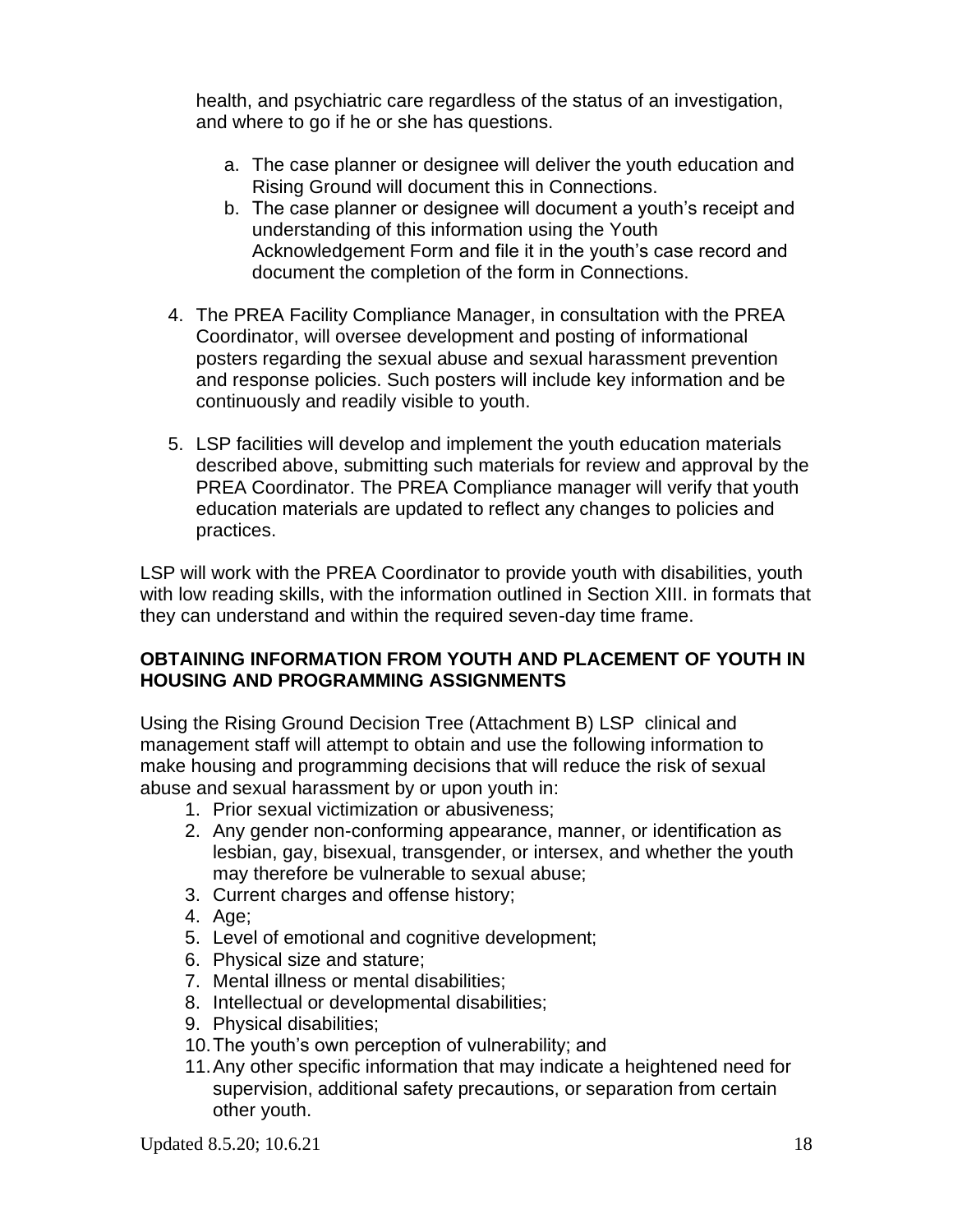The above information as well as information ascertained through conversations with the youth during the intake process and medical and mental health screenings; during classification assessments; and by reviewing court records, case files, facility behavioral records, and other relevant documentation from the youth's files will be used by LSP management to make housing and programming determinations.

- 1. When youth are admitted to LSP, staff will attempt to obtain the information from previous detention assessments. Within 72 hours, Rising Ground staff will use this information and the Decision Tree (Appendix A) to make housing, programming, education, and other supervision arrangements with the goal of keeping all youth safe and free from sexual abuse and sexual harassment.
- 2. Management and clinical staff will review a youth's housing and programming assignments periodically, and at a minimum of twice annually, and work to adjust them, as necessary, based on information that becomes available that affects the ability to keep all youth safe and free from sexual abuse and sexual harassment.
- 3. Lesbian, gay, bisexual, transgender, gender non- conforming, or intersex youth will not be placed in any particular housing or other programming assignments solely on the basis of such identification or status.
	- a. Staff shall not consider lesbian, gay, bisexual, transgender, gender non-conforming, or intersex identification or status as an indicator or likelihood of being sexually abusive.
	- b. Staff will follow the provisions outlined in Policy #2012/01 *Promoting a Safe and Respectful Environment for Lesbian, Gay, Bisexual, Transgender, and Questioning Youth (LGBTQ) and Their Families Involved with the Child Welfare, Detention, and Juvenile Justice System*.
- 4. LSP staff shall not automatically house transgender and intersex youth according to the sex they were assigned at birth.
	- a. The LSP Program Director will make housing decisions for transgender and intersex youth based on each youth's individualized needs and will prioritize the youth's emotional and physical safety.
	- b. The LSP Program Director will give serious consideration to the youth's own views with respect to his or her own safety**,** as well as any recommendations provided by the youth's medical, mental health, or psychiatric care provider.
	- c. The presumed default housing for transgender and intersex youth will be according to their gender identity, unless there is a compelling reason that this would be inappropriate or unsafe.
	- d. For transgender or intersex youth admitted to LSP the LSP Program Director, using the Decision Tree and any other pertinent information shall make the ultimate decision about a youth's room/bed assignment.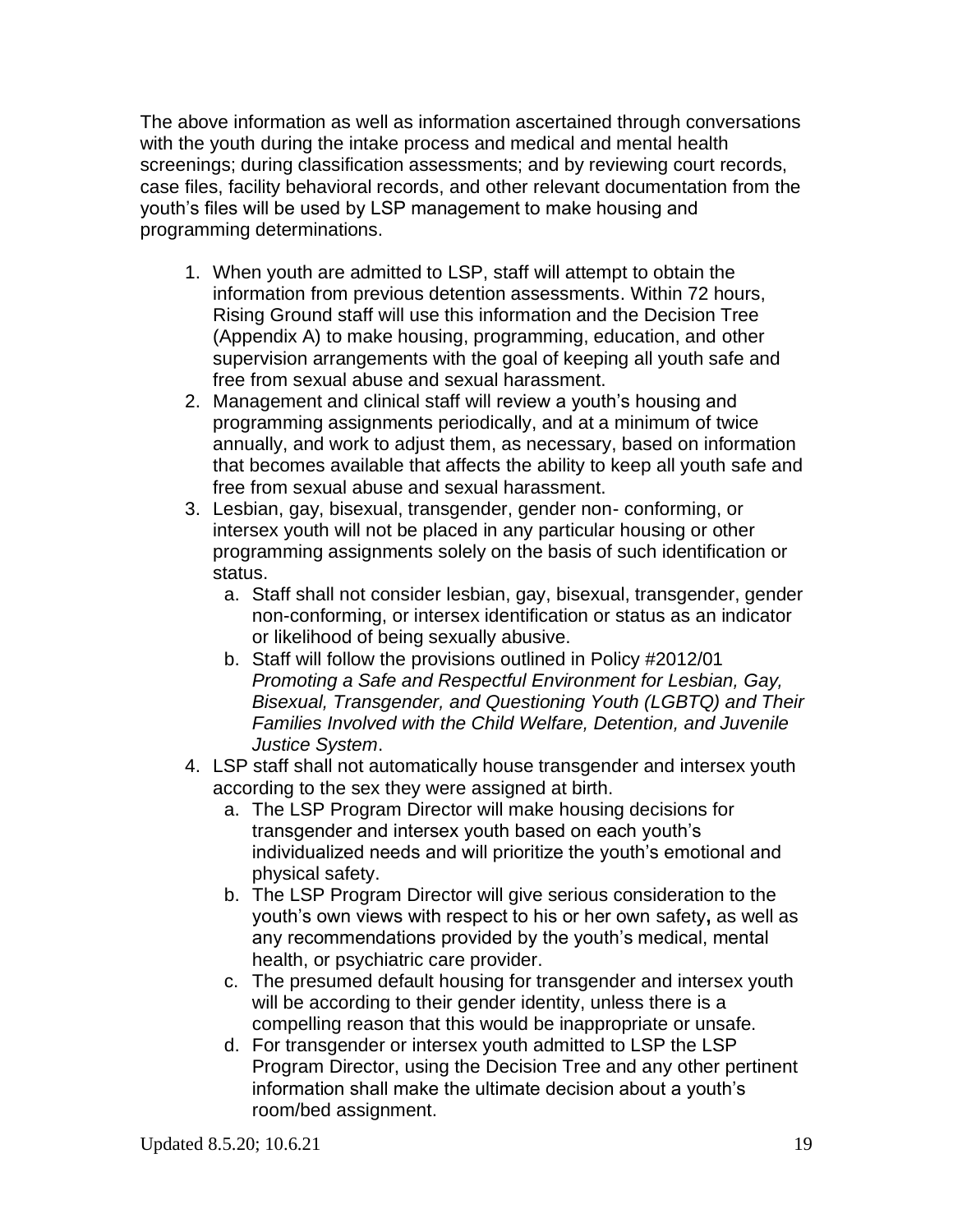- e. When a youth is not housed according to his or her identified gender, the Facility Director or designee will contact ACS to alert them of the youth's specific housing need and request that ACS review their placement decision to be more in line with youth's gender. Rising Ground case planner will document all follow up in Connections.
- 5. All youth will shower individually.
- 6. If a youth is experiencing trouble with his or her housing or programming assignment, facility administrative staff will assess the youth's current assignments and explore supports and alternatives. Facility administrative staff will review housing and programming assignments for transgender and intersex youth at least every six (6) months even if they are not experiencing trouble with those assignments, or sooner if requested by the youth or if the safety of the youth becomes a concern.
- 7. The youth's Behavior Support Plan will indicate if a youth is high/low risk for perpetration or victimization and note any specific things staff need to be aware of to protect youth. Confidential details will remain in case record and not be disclosed on the Behavior Support Plan.

# **YOUTH REPORTS OF ALLEGED SEXUAL MISCONDUCT**

- 1. Rising Ground provides youth with multiple ways to report sexual abuse and sexual harassment, retaliation, and staff neglect or violation of responsibilities that may have led to such incidents.
	- a. Youth may report concerns, either anonymously or by name, verbally and/or in writing (Rising Ground Complaint Form – Attachment C)
	- b. Youth may also speak to a third party, such as a family member, staff member, or any other adult, and indicate that they have a complaint or otherwise want to report an incident. LSP staff will document any report received from a third party and take action just as they would document a report received from a youth.
	- c. Staff will provide youth with at least one method to report sexual abuse and sexual harassment, retaliation, and staff neglect that may have led to such incidents to an entity that is operationally autonomous of ACS of OCFS. Youth may do so by contacting the Justice Center VPCR, the Office of the OCFS Ombudsman, or by asking a staff member for access to a telephone to call the Justice Center VPCR. Youth do not need to explain why they wish to call the Justice Center VPCR. Phone numbers for the OCFS Ombudsman and the VPCR are posted conspicuously throughout the facility and are provided in the youth handbook.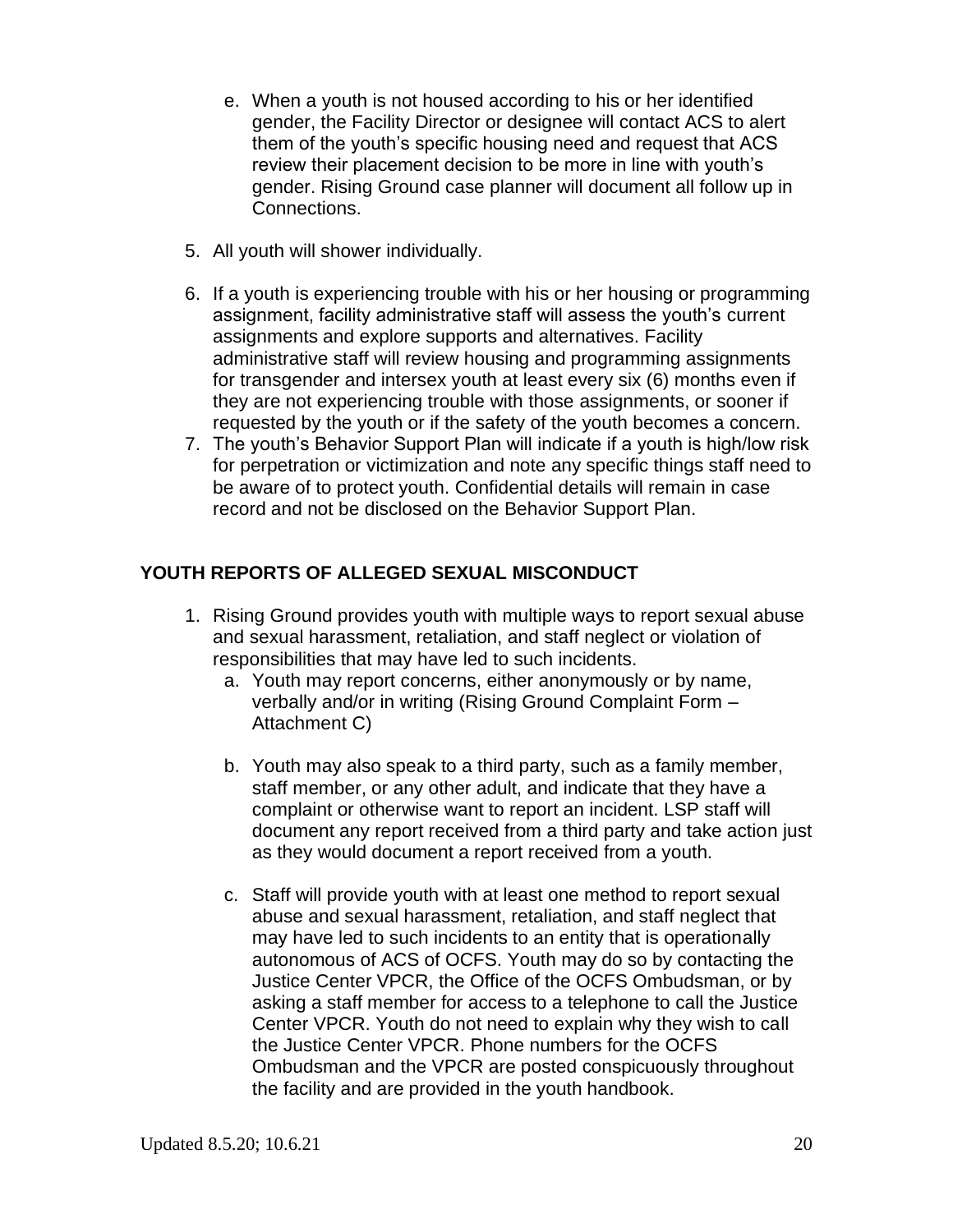#### d. Requirements for Reporting Mechanisms

- i. There is no time limit on when a youth may submit a report regarding an allegation of sexual abuse or sexual harassment.
- ii. During intake all youth are informed how they can file an emergency report of sexual misconduct if they are subject to substantial risk of imminent sexual abuse. In situations that involve imminent safety risk, the PREA Coordinator will provide an initial response to the youth no later than 48 hours after the emergency grievance is filed by the youth or staff. The PREA Coordinator will secure approval for this process from ACS.
- iii. Youth are not required to use any informal grievance process or attempt to resolve with staff an alleged incident of sexual abuse.
- iv. The PREA Coordinator will make sure that:
	- 1. A youth who alleges sexual abuse or sexual harassment may submit a report of sexual misconduct without submitting it to a staff member who is the subject of the complaint.
	- 2. Such a report is not referred to a staff member who is the subject of the complaint.
	- 3. No youth is punished for making a false allegation, rather it is addressed within the treatment milieu.

# **COORDINATED RESPONSE TO ALLEGED SEXUAL ABUSE AND SEXUAL HARASSMENT**

- 1. LSP staff will take immediate action to protect a youth when informed or discovers that youth is subject to a substantial risk of imminent sexual abuse or that a youth has been sexually abused. This includes the following, and is further outlined in the Rising Ground LSP Coordinated Response protocols:
	- a. Separating the youth from the alleged perpetrator;
	- b. Preserving and protecting any crime scene until appropriate steps can be taken to collect any evidence by law enforcement;
	- c. Requesting that the alleged **victim** not take any actions that could destroy physical evidence if the alleged incident occurred in the last five (5) days, including, as appropriate, washing, brushing teeth, changing clothes, urinating, defecating, drinking, or eating;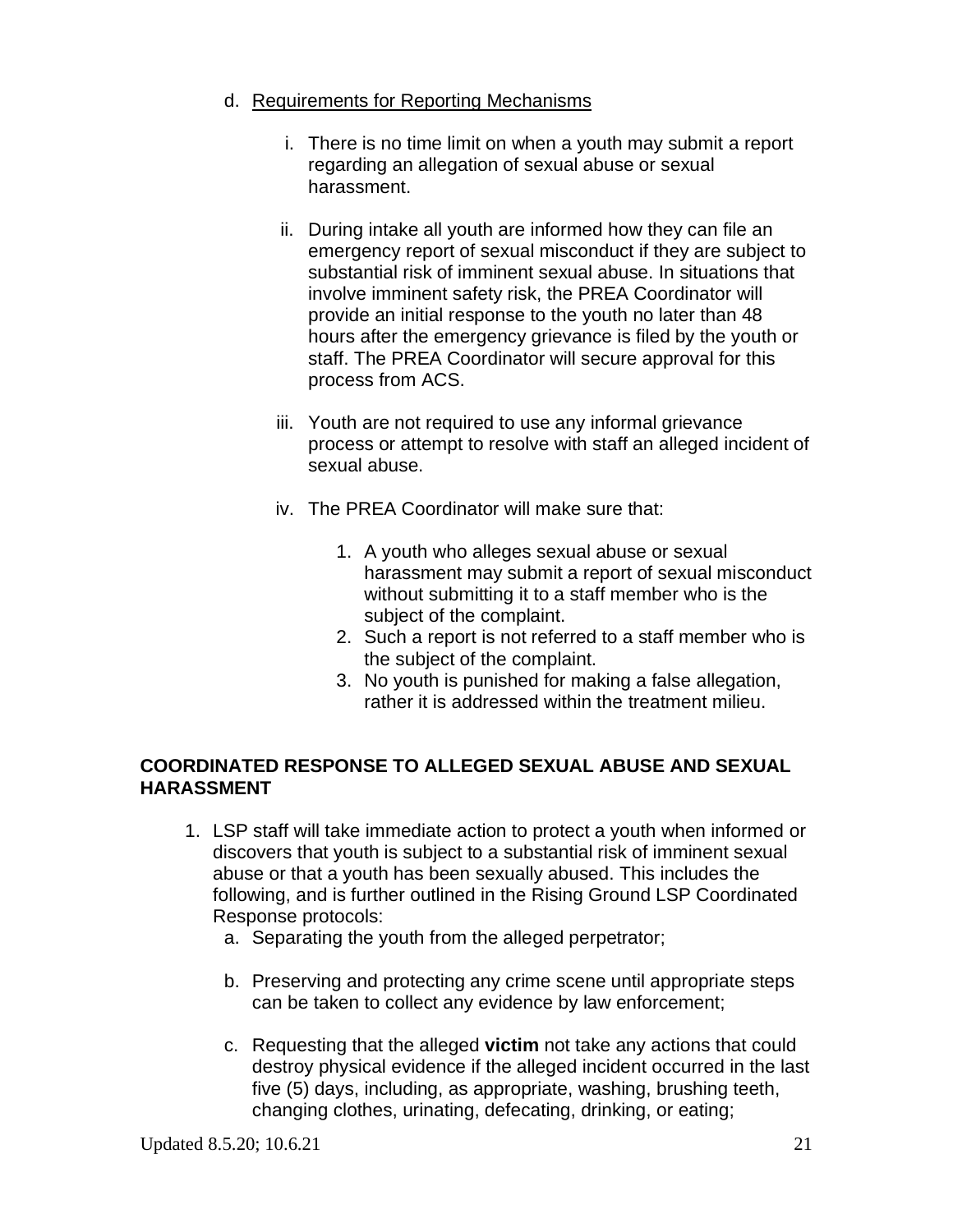- d. Requesting that the alleged **perpetrator** not take any actions that could destroy physical evidence if the alleged incident occurred in the last five (5) days, including, as appropriate, washing, brushing teeth, changing clothes, urinating, defecating, drinking, or eating; and
- e. Reporting the incident to his or her immediate supervisor and documenting the incident as required.
- 2. If the first responder to an allegation of sexual abuse is not a Rising Ground employee or staff member but is subject to this policy, the responder will request that the alleged victim not take any actions that could destroy physical evidence and then notify the Facility Director.
- 3. LSP staff will take immediate and appropriate action to house any youth who is alleged to have suffered sexual abuse in a safe environment. Appropriate actions may include transferring the youth to a different housing area within the same facility or transferring the youth to another facility. All actions will be communicated to ACS and/or OCFS and reviewed by the Placement and Permanency Specialist (PPS). Requests to move youth to a different Close to Home facility will be made by the Facility Director to the ACS PPS and PPS Director. While a request is pending the youth will be housed in a safe location within the LSP
- 4. Mental health staff will offer youth who have reported sexual abuse or are believed to have been sexually abused appropriate access to a sexual assault advocate and emergency and ongoing medical, mental health, counseling, and crisis intervention services, free of charge, and regardless of whether the youth names the alleged abuser or cooperates with any investigation.
	- a. Such services will be made available both to youth who report victimization that occurred while in placement and to youth who report victimization that occurred prior to the youth's entrance into placement.
	- b. Staff will also offer youth who are actual or alleged perpetrators of sexual abuse a mental health evaluation within 60 days of learning of the abuse and offer appropriate treatment where appropriate, so long as such services do not conflict with ongoing investigations or jeopardize a youth's Fifth Amendment right against selfincrimination.
	- c. Staff will also offer youth who are actual or alleged perpetrators of sexual abuse access to a medical exam.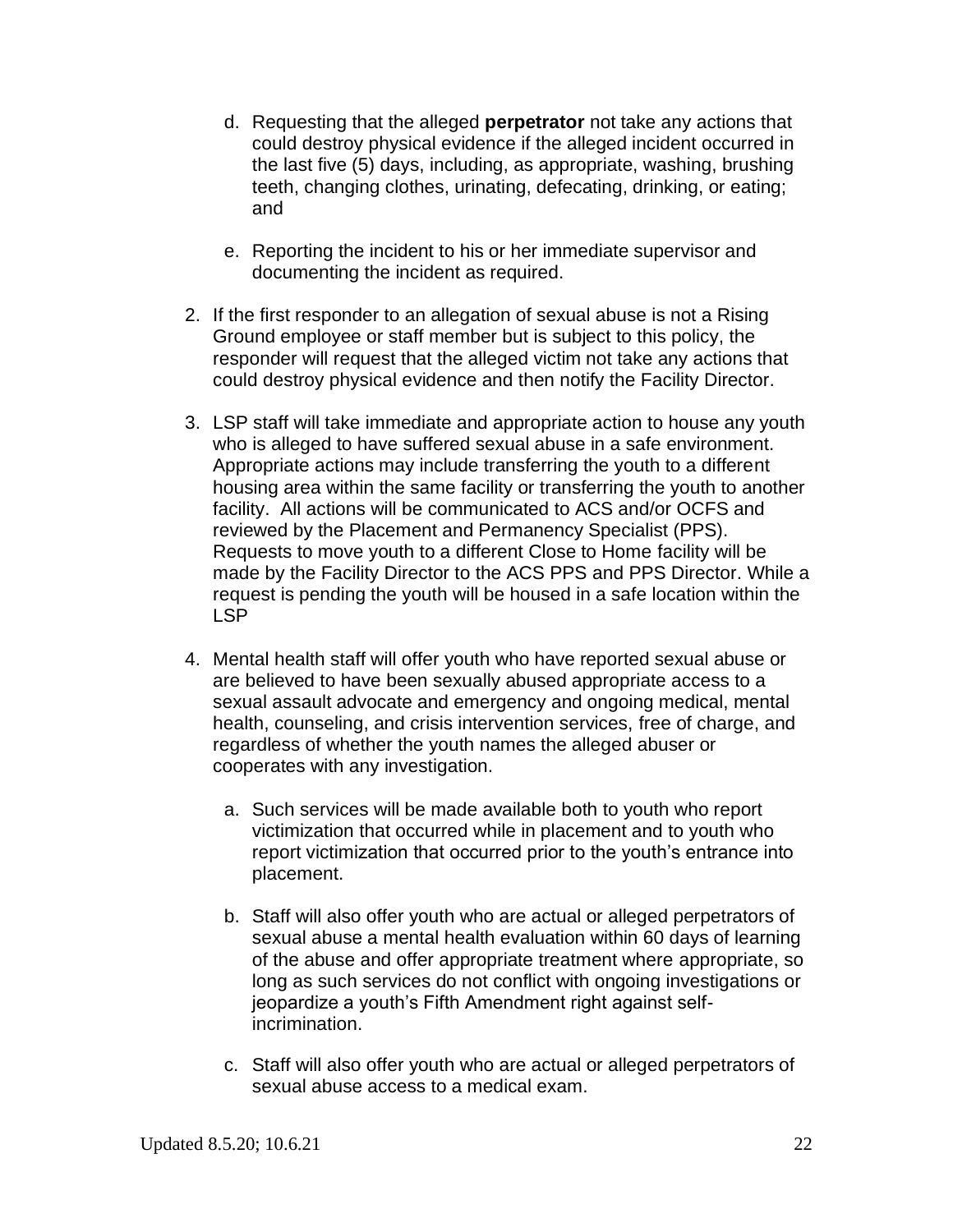#### **REPORTING RESPONSIBILITIES STAFF, PROFESSIONALS, CONTRACTORS, VOLUNTEERS, STAFF OF CITY PARTNER AGENCIES, AND INTERNS**

- 1. The individual making the report will follow the ACS policy *Incident Reporting for Juvenile Justice Placement and Aftercare* and *Vulnerable Persons Central Register (VPCR) Reportable Incidents and Notification*.
- 2. Any employee, staff member, professional, contractor, volunteer, staff of city partner agencies, or intern who has any knowledge of, suspicion of, or information about any of the following will make a report to the Justice Center VPCR:
	- a. Sexual abuse of a youth in placement by an employee, LSP staff member, professional, contractor, volunteer, staff of city partner agencies, or intern;
	- b. Sexual harassment of a youth in placement by an employee or staff member, professional, contractor, volunteer, staff of city partner agencies, or intern;
	- c. Retaliation against youth or staff who reported abuse by an employee, staff member, professional, contractor, volunteer, staff of city partner agencies, or intern; or
	- d. Neglect or violation of responsibilities by an employee, staff member, professional, contractor, volunteer, staff of city partner agencies, or intern that may have contributed to an incident of sexual abuse or retaliation.
- 3. Employees, staff members, professionals, contractors, volunteers, staff of city partner agencies, and interns will report incidents involving sexual misconduct to the Justice Center VPCR when required to do so by OCFS, the ACS reporting policy, and/or applicable New York State statutes and regulations.
- 4. Staff will contact the New York City Police Department (NYPD) or other appropriate law enforcement agency as follows:
	- a. Any time an incident of sexual abuse is discovered in progress or a report is made soon after an incident, the staff member observing the incident or receiving the report will immediately call the Director of the facility or designee.
	- b. The Facility Director or designee will immediately contact the Special Victims Division of the NYPD through that unit's hotline at 646-610-7272, or the designated contact at the law enforcement agency with jurisdiction over the facility.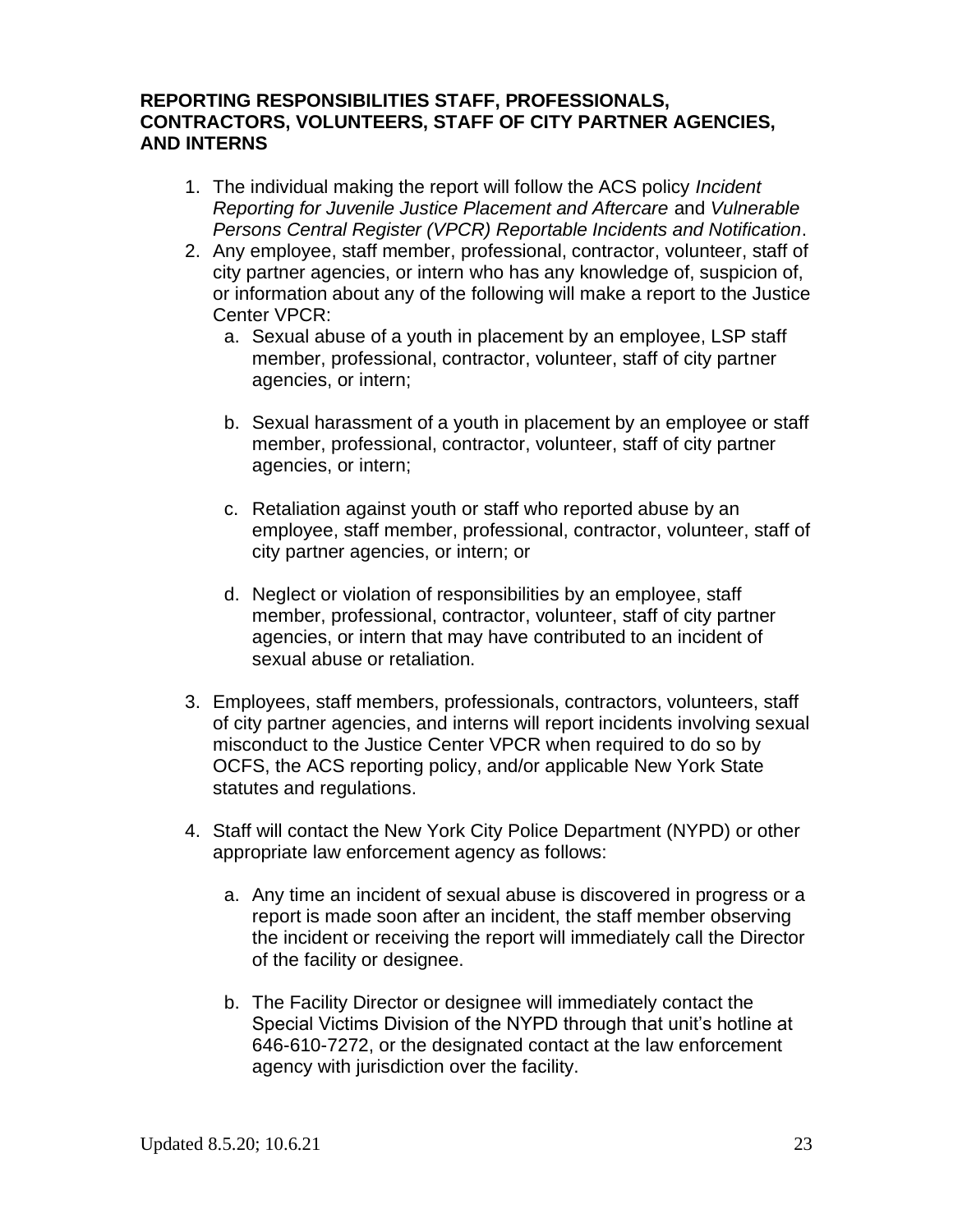- c. However, if staff encounter a situation where there is an immediate need to protect life and/or prevent a crime from occurring, staff will call 911 to report the incident prior to calling the Facility Director or designee.
- d. Any time a report is received of prior sexual abuse, the Facility Director or designee will contact the Special Victims Division of the NYPD through that unit's hotline at 646-610-7272, or the designated contact at the law enforcement agency with jurisdiction over the facility.
- e. Program Directors and other administrative managers will be trained in techniques for interviewing youth so that they can determine whether sexual activity with another youth is alleged to have been consensual. These interviews will be solely for the purpose of deciding whether or not a referral will be made to law enforcement.
- f. Upon receiving an allegation that a youth in placement was sexually abused or sexually harassed in placement or while in another facility, the director of the facility currently housing the youth will, immediately upon discovery:
	- i. Report the alleged misconduct to the Justice Center VPCR pursuant to OCFS guidance, ACS policies *Incident Reporting for Juvenile Justice Placement and Aftercare* and *Vulnerable Persons Central Register (VPCR) Reportable Incidents and Notification*, ORR and any applicable New York State statutes and regulations;
	- ii. Report the alleged misconduct to the Facility Director where the alleged abuse occurred and, if the abuse occurred outside of New York State, to the appropriate investigating agency for that facility;
	- iii. Document that these notifications were made in an incident report; and
	- iv. Notify ACS of all steps taken.
- g. Upon receipt of information about or an allegation of sexual abuse by an employee, staff member, professional, contractor, volunteer, staff of city partner agencies, or intern, the Facility Director or designee will prohibit the individual alleged to have engaged in the conduct from having contact with any youth in placement pending any investigation by OCFS Internal Abuse staff, the Justice Center, or the Department of Investigation (DOI).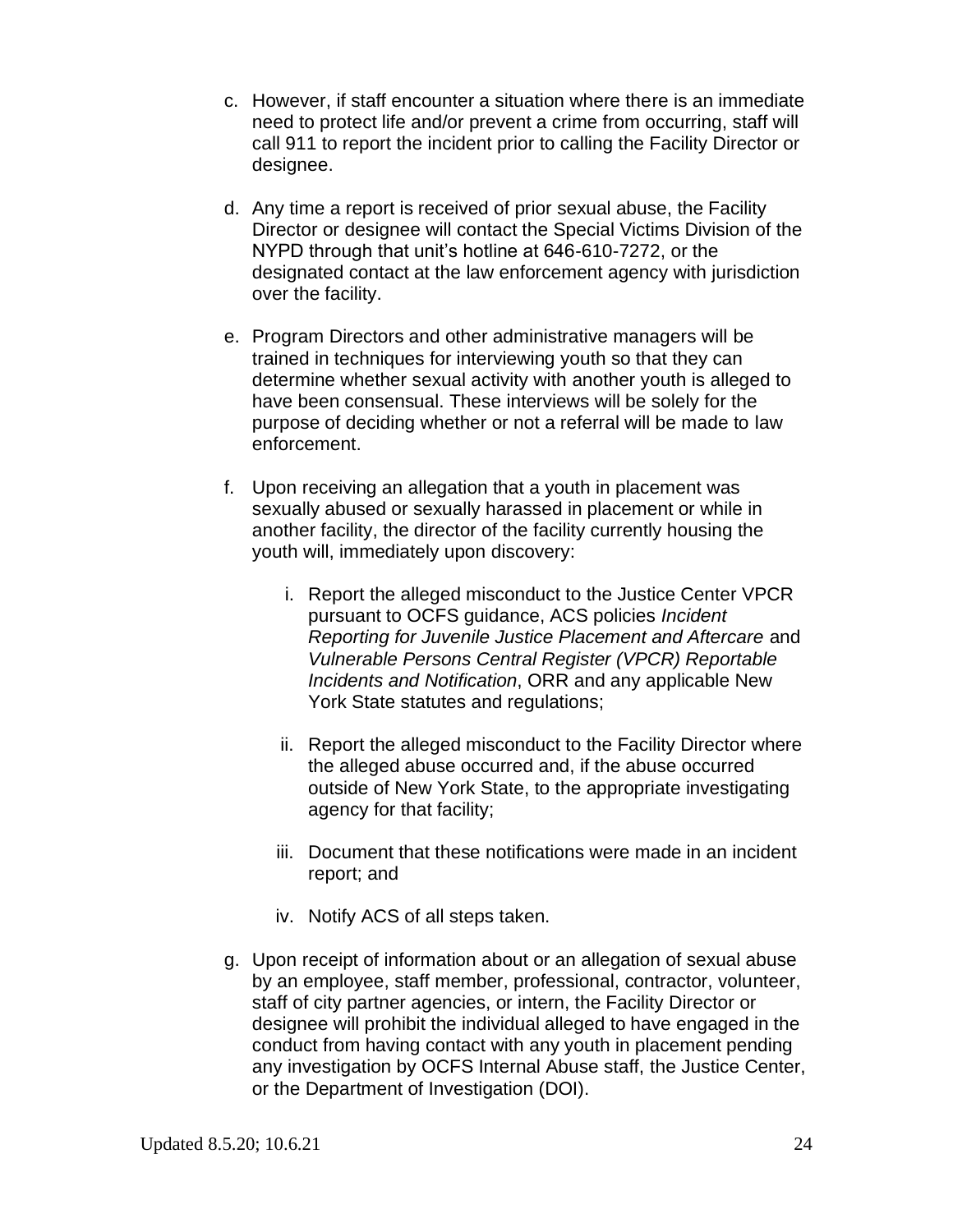- h. During the pendency of any investigation by OCFS, the Justice Center, or DOI of alleged sexual harassment by an employee, staff member, professional, contractor, volunteer, staff of city partner agencies, or intern, the Human Resources and the Program Director or designee will determine whether the individual alleged to have engaged in the conduct should be suspended or reassigned until completion of the investigation, depending on the nature of the allegation, in consultation with the PREA Coordinator.
- i. Beyond reporting to designated supervisors or officials and ACS staff will be prohibited from revealing any information related to a sexual abuse report to anyone other than to the extent necessary as specified in this policy to make treatment, investigation, and other security and management decisions.
- j. Medical and mental health practitioners are required to inform youth at the beginning of services of their duty to report and the limitations of confidentiality.

#### **YOUTH ACCESS TO OUTSIDE SUPPORT SERVICES AND LEGAL REPRESENTATION**

- 1. Rising Ground will provide youth with access to outside victim advocates for emotional support services related to sexual abuse by providing, posting, or otherwise making accessible mailing addresses and telephone numbers, including toll-free hotline numbers, where available, of local, state, or national victim advocacy or rape crisis organizations. Rising Ground facility staff will enable reasonable communication between youth and these organizations and agencies in as confidential a manner as possible, similar to contacting their lawyer, the Justice Center, and the OCFS Ombudsman.
- 2. Rising Ground staff will inform youth, prior to giving them access, of the extent to which such communications will be monitored, and the extent to which reports of abuse will be forwarded to authorities in accordance with mandatory reporting laws.
- 3. Rising Ground maintains a Memorandum of Understanding (MOU) with a community service provider that is able to provide youth with confidential emotional support services related to sexual abuse. Rising Ground maintains a copy of the agreement.
- 4. Rising Ground will also provide youth with reasonable and confidential access to their attorneys or other legal representation, and reasonable access to parents/legal guardians.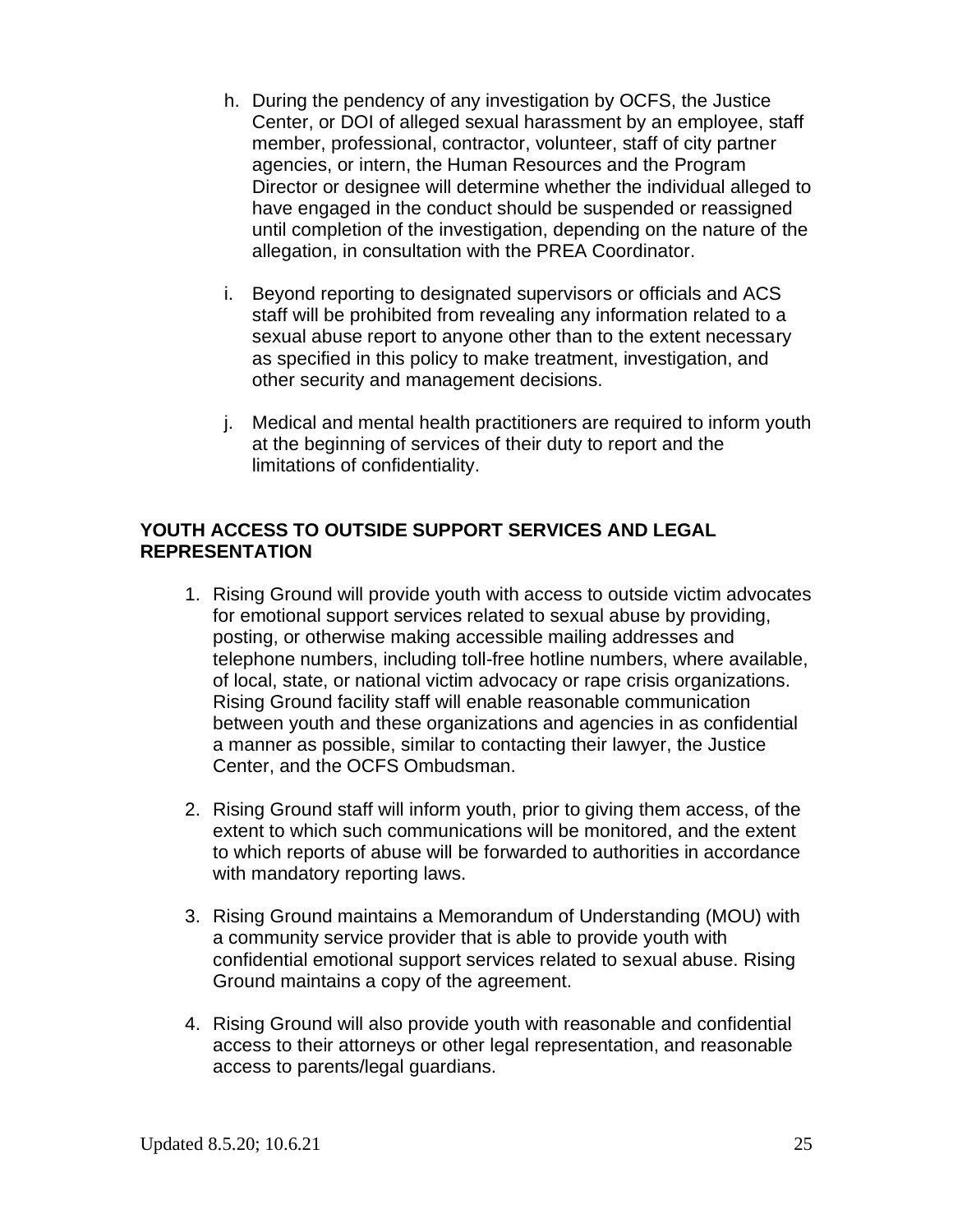# **NOTIFICATION OF YOUTH'S PARENT, GUARDIAN, ATTORNEY, AND/OR CASEWORKER**

Within 24 hours of receipt of information of an allegation of sexual abuse against a youth in placement, the case planner will attempt to notify the parties listed below by telephone that a child abuse allegation was made to the Justice Center VPCR. The case planner will make this notification regardless of whether the Justice Center VPCR accepts the allegation, will document in the youth's case file the date and time of each call to the following parties, and will notify ACS that such notifications have been made or attempted:

- 1. The youth's parent/guardian, unless the case manager has documentation indicating that the parent/guardian should not be notified;
- 2. The youth's attorney of record; and
- 3. The youth's child welfare planner, if the youth is involved with the child welfare system.

Aside from fulfilling reporting responsibilities and cooperating with investigations and supervisory reviews, staff will keep confidential any information they learn regarding an allegation of sexual misconduct, consistent with Policy #2010/07, *Security of Confidential, Case Specific and/or Personally Identifiable Information*  and *Confidentiality Policy* dated February 20, 2004.

#### **EMERGENCY AND ONGOING MEDICAL, MENTAL HEALTH, AND CRISIS INTERVENTION SERVICES FOLLOWING AN ACTUAL OR ALLEGED INCIDENT OF SEXUAL ABUSE**

Employees will follow the procedures below depending on the nature of the alleged sexual abuse:

For youth who are actual or alleged victims of sexual abuse while housed in a LSP facility or that occurred within 96 hours prior to the youth's admission to a LSP facility:

- 1. After following the procedures outlined above, staff will provide the youth with an opportunity to speak with a sexual assault advocate. If the youth wants to meet with an advocate, the advocate will be allowed to meet with the youth in as confidential a setting as possible.
- 2. Staff will immediately make arrangements to transport the youth to the hospital to be offered a forensic medical examination and emergency medical services if the youth agrees to such an examination.
	- a. Youth will be transported in the least restrictive means possible to a designated hospital, depending on where the youth is currently housed. If there are multiple youth to transport at the same time,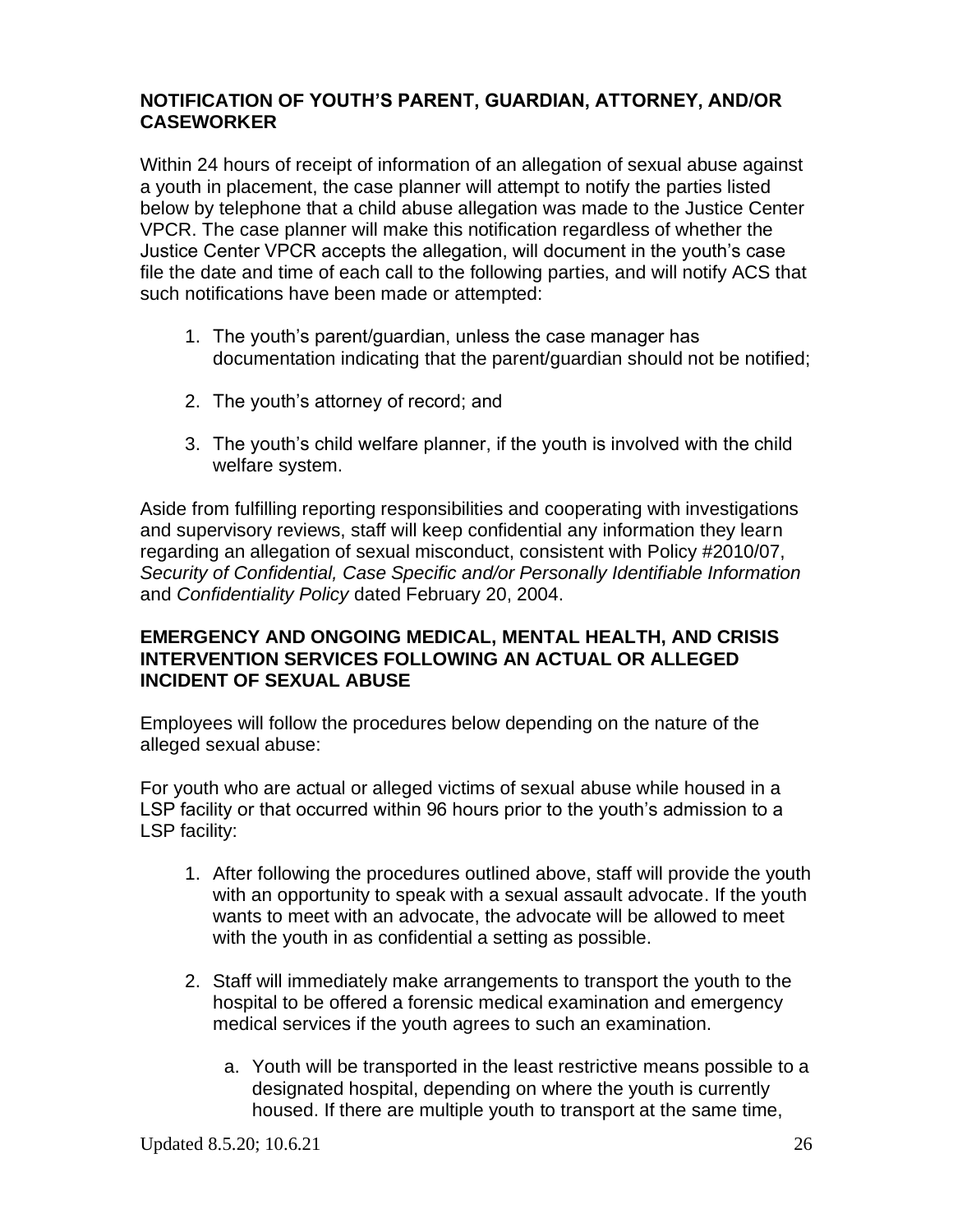staff will transport each youth in separate vans and keep youth apart at the hospital.

- b. At the time of a youth's transport to the hospital, staff will provide the youth with the opportunity to have her or his sexual assault advocate go to the hospital as well or to meet only with a social worker or volunteer community sexual assault advocate, when one is available, at the hospital. At the hospital, staff shall make every effort to provide the youth with an opportunity to speak with her or his advocate or social worker in a manner that is as confidential as possible.
- c. Staff must allow the victim advocate to sit in on the forensic interviewing if requested by the victim.
- 3. Staff shall also give the youth the opportunity to place a phone call to his or her parent/guardian and attorney of record.
- 4. Upon the youth's return from the hospital, Rising Ground's medical and mental health staff will offer the youth timely follow-up medical and mental health care determined necessary by them or by hospital staff. This may include the following:
	- a. Information about and timely access to emergency contraception and sexually transmitted infections prophylaxis;
	- b. Pregnancy tests;
	- c. Information about and timely access to all lawful pregnancy-related medical services;
	- d. Treatment plans;
	- e. Other follow-up medical and mental health services;
	- f. Referrals to rape crisis centers or other organizations that can provide emotional support services; and
	- g. Referrals for continued care following the youth's release or transfer to another facility.
- 5. Rising Ground's medical, mental health, and psychiatric staff will also offer youth any services that they deem necessary during follow-up consultations with youth. Prior to the youth's release from placement, case planners will provide youth with referrals to a rape crisis center or similar organization that is located in the area where the youth will live upon discharge from the facility.

For youth who are or alleged to be victims of sexual abuse that occurred more than 96 hours prior to the youth's admission to the Rising Ground facility:

1. After following the procedures outlined in this policy, case planning staff will provide the youth with an opportunity to meet with a sexual assault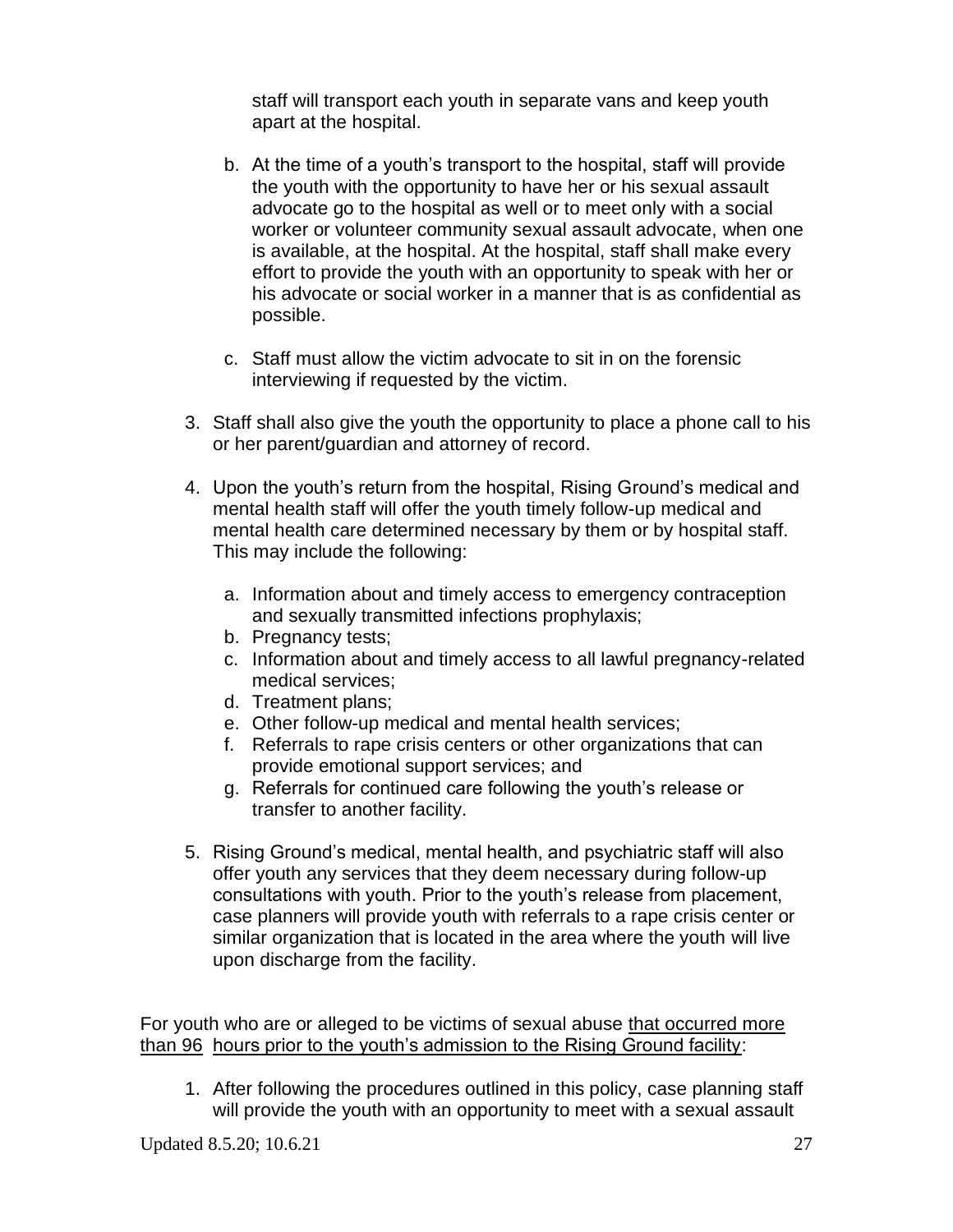advocate. If the youth wants to meet with an advocate, the advocate will be allowed to meet with the youth in as confidential a setting as possible.

- 2. Staff will immediately telephone the Sexual Assault Response Team hotline at a designated hospital, depending on where the youth is currently housed, to determine whether the youth should be transported to the hospital to receive services. If the Sexual Assault Response Team indicates that the youth can benefit from services at the hospital, staff will transport the youth to the hospital, following the procedures outlined in "YOUTH ACCESS TO OUTSIDE SUPPORT SERVICES AND LEGAL REPRESENTATION" above.
- 3. Rising Ground staff will also offer the youth a referral to medical, mental health, and psychiatric staff within 24 hours of receipt of the information.
- 4. If the youth accepts the referral, Rising Ground's medical, mental health, and psychiatric staff will meet with the youth within two (2) business days of receipt of this information to offer the youth immediate, unimpeded access to emergency medical treatment and crisis intervention services, the nature and scope of which will be determined by medical, mental health, and psychiatry practitioners according to their professional judgment. This may include the following:
	- a. Information about and immediate access to emergency contraception and sexually transmitted infections prophylaxis;
	- b. Pregnancy tests;
	- c. Information about and immediate access to all lawful pregnancyrelated medical services;
	- d. Treatment plans;
	- e. Other follow-up medical and mental health services;
	- f. Referrals to rape crisis centers or other organizations that can provide emotional support services; and
	- g. Referrals for continued care following the youth's release or transfer to another facility.
- 5. If no qualified facility-based medical, mental health, or psychiatry professional is available at the time that such services are needed, Rising Ground staff will within 24 hours transport youth to the appropriate medical facility in the least restrictive means possible.
- 6. Prior to the youth's release from placement, case planners will provide youth with referrals to a rape crisis center or similar organization that is located in the area where the youth will live upon discharge from the facility.

For youth who are alleged perpetrators of sexual abuse: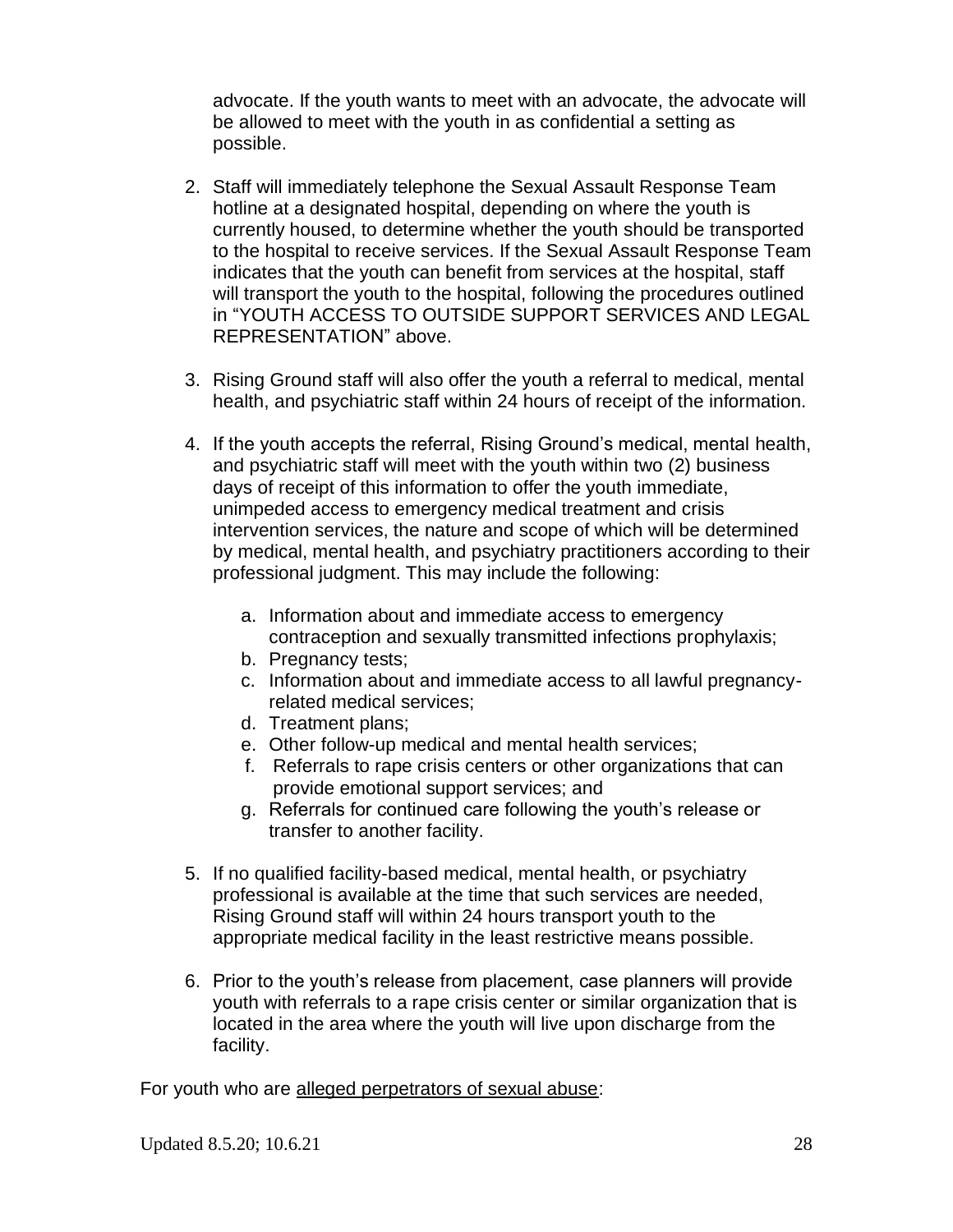- 1. Rising Ground staff will offer the youth a referral to mental health and psychiatric staff within 24 hours of receipt of the information.
- 2. If the youth accepts the referral, the Rising Ground 's mental health and psychiatric staff will meet with the youth within seven (7) days of receipt of this information to offer the youth a mental health evaluation and, as appropriate, mental health treatment. Mental health and psychiatry staff will not offer youth interventions that conflict with ongoing investigations or that jeopardize a youth's Fifth Amendment right against selfincrimination.

# **PROTECTION FROM RETALIATION**

- 1. The individuals governed by this policy will not retaliate against youth or other individuals who report sexual abuse or sexual harassment or who cooperate with sexual abuse or sexual harassment investigations.
- 2. The PREA Coordinator and the PREA Facility Compliance Manager will coordinate to protect from retaliation all youth, staff, and others governed by this policy who make such reports or who cooperate in such investigations.
- 3. Staff will protect all youth and staff who report sexual abuse or sexual harassment or who cooperate with sexual abuse or harassment investigations from retaliation by youth or staff. Protection measures will include the following:
	- a. Housing changes or transfers for youth victims;
	- b. Removal of alleged staff or youth abusers from contact with victims; and/or Provision of emotional support services.
- 4. The PREA Facility Compliance Manager will designate which staff members will monitor retaliation at Rising Ground facilities.
- 5. For at least 90 days following a report of sexual abuse, the individual(s) designated above will monitor the conduct and treatment of youth and staff who reported sexual abuse and youth who were reported to have suffered sexual abuse to see if there are changes that suggest possible retaliation by youth and/or staff. Monitoring will continue beyond 90 days if the initial monitoring indicates an ongoing need. Monitoring will include the following:
	- a. Periodic in-person status checks with youth, ACS or staff, and individuals governed by this policy;
	- b. Review of disciplinary incidents involving youth;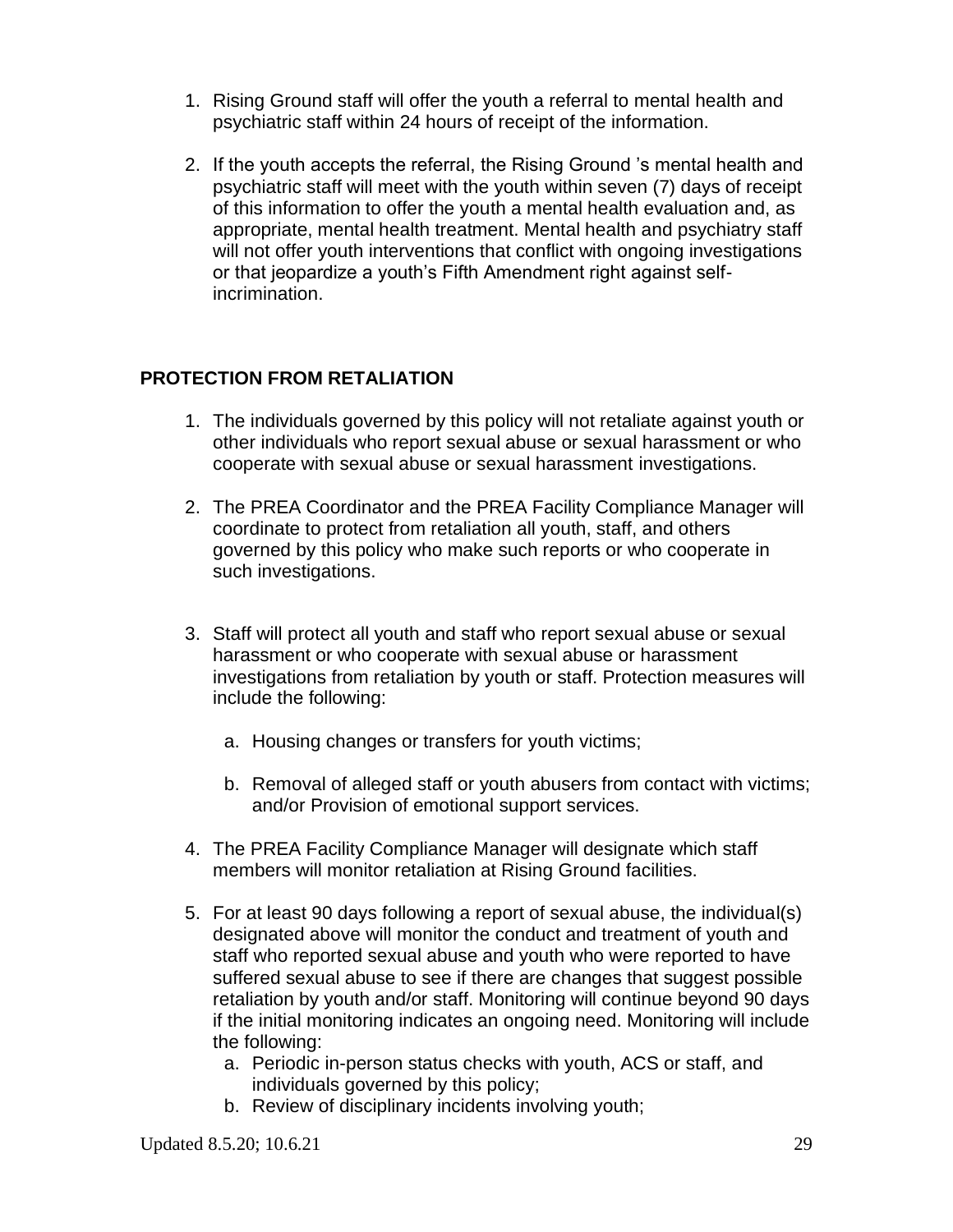- c. Review of housing or program changes; and
- d. Review of negative performance reviews or reassignments of staff and individuals governed by this policy.

# **BEHAVIOR MANAGEMENT GUIDELINES**

In addition to following the reporting and response requirements LSP staff will take the following actions in cases involving youth who engage in sexual abuse or sexual harassment.

- 1. Staff will refer youth alleged to have engaged in sexual abuse of another youth to NYPD's Special Victims Division or the other appropriate law enforcement agency pursuant to this policy, and the youth shall receive consequences pursuant to the court process.
- 2. **For youth who are alleged to have engaged in sexual misconduct other than sexual abuse**, staff will determine whether any action is appropriate as part of the facility's behavior management system. Staff will consider whether a youth's mental disabilities or mental illness contributed to his or her behavior when determining whether any action is appropriate.
- 3. Staff will not impose behavior management consequences upon youth for sexual contact with staff unless the agency makes a finding that the staff member did not consent to such contact.
- 4. Staff will not impose behavior management consequences upon youth for making a report of sexual misconduct, even if an investigation does not establish sufficient evidence to substantiate the allegation.
- 5. If a youth files a false report in bad faith, staff will take appropriate steps to address the underlying reasons for the filing of the false report.

# **REPORTING TO YOUTH**

When an investigating entity completes its investigation into an allegation of sexual abuse or sexual harassment, Rising Ground will notify the youth as to whether the investigating entity has referred an allegation for prosecution or decline to proceed with the investigation, or whether the investigating entity determined that the allegation was substantiated, unsubstantiated, or unfounded.

Unless the investigating entity determines that the allegation of staff sexual abuse or sexual harassment is unfounded, the PREA Coordinator will make the following notifications:

1. Within 24 hours of learning the information, notify the youth when the staff member is no longer posted within the youth's unit or when the staff member is no longer employed at the facility.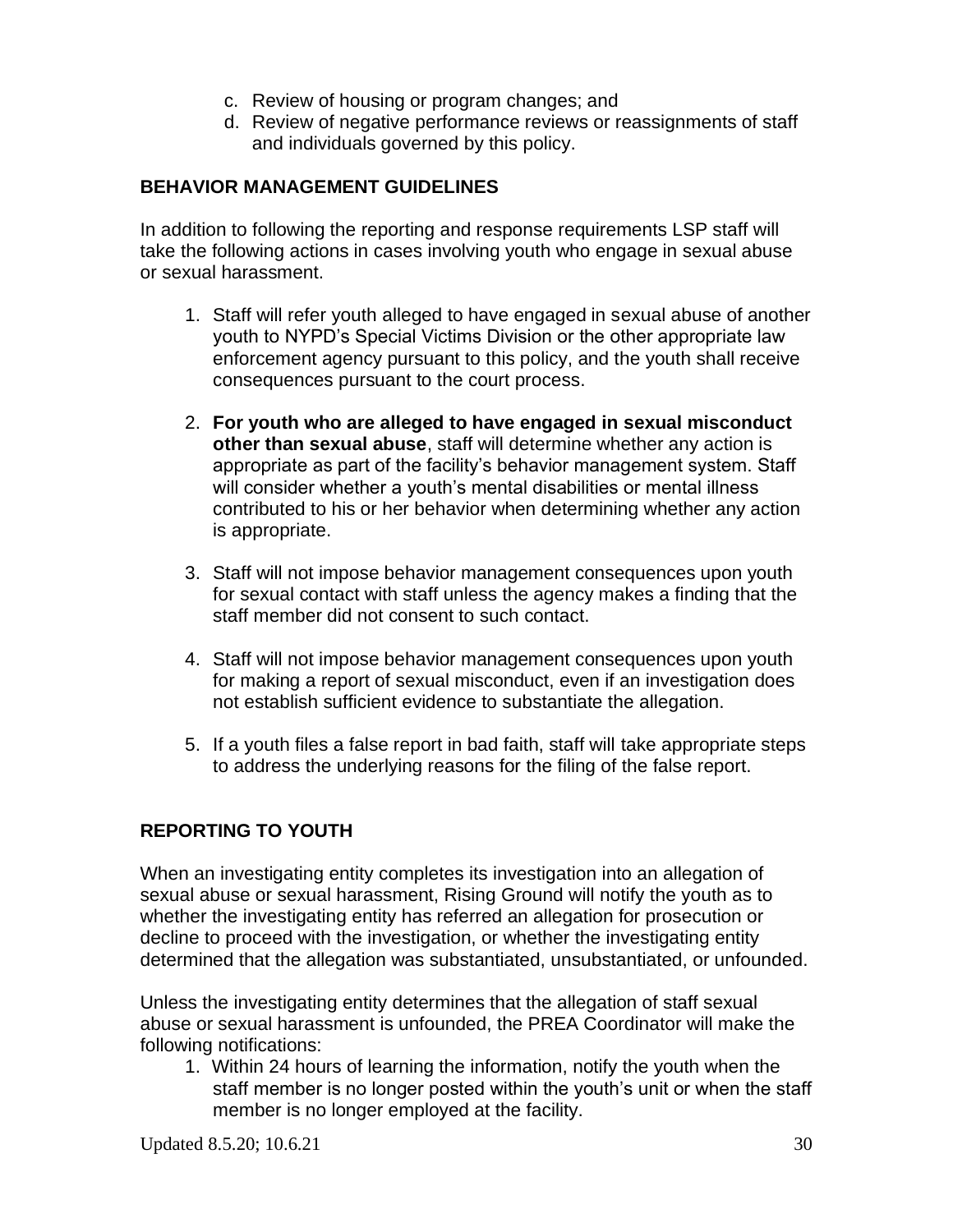- 2. Within 48 hours of learning the information, notify the youth when the staff member has been indicted or convicted on a charge related to sexual abuse within the facility
- 3. Within 48 hours of learning the information, the governing entity or the PREA Coordinator will notify youth of the following:
	- a. When the alleged youth abuser has been indicted on a charge related to sexual abuse within the facility; or
	- b. When the alleged youth abuser has been convicted on a charge related to sexual abuse within the facility.
	- c. Staff will document the notifications made according to this section.

# **CRIMINAL AND ADMINISTRATIVE AGENCY INVESTIGATIONS**

The PREA Facility Compliance Manager and the PREA Coordinator will cooperate and coordinate with investigating outside entities and will not impede outside investigations.

- **1. All incidents of alleged sexual abuse will be referred to law enforcement.**
- 2. All **sexual misconduct** allegations will be referred to the Justice Center.
- 3. Administrative investigations:
	- a. Will include an effort to determine whether staff actions or failures to act contributed to the abuse; and
	- b. Will be documented in written reports that include a description of the physical and testimonial evidence, the reasoning behind the credibility assessments, and investigative facts and findings.

Rising Ground will retain all written reports referenced above for as long as the alleged abuser is incarcerated or employed by the agency, plus five (5) years, unless the abuse was committed by a youth and applicable law requires a shorter period of retention.

Administrative investigations will continue even if the alleged abuser or victim leaves the employment or control of the facility or agency.

# **STAFF DISCIPLINE**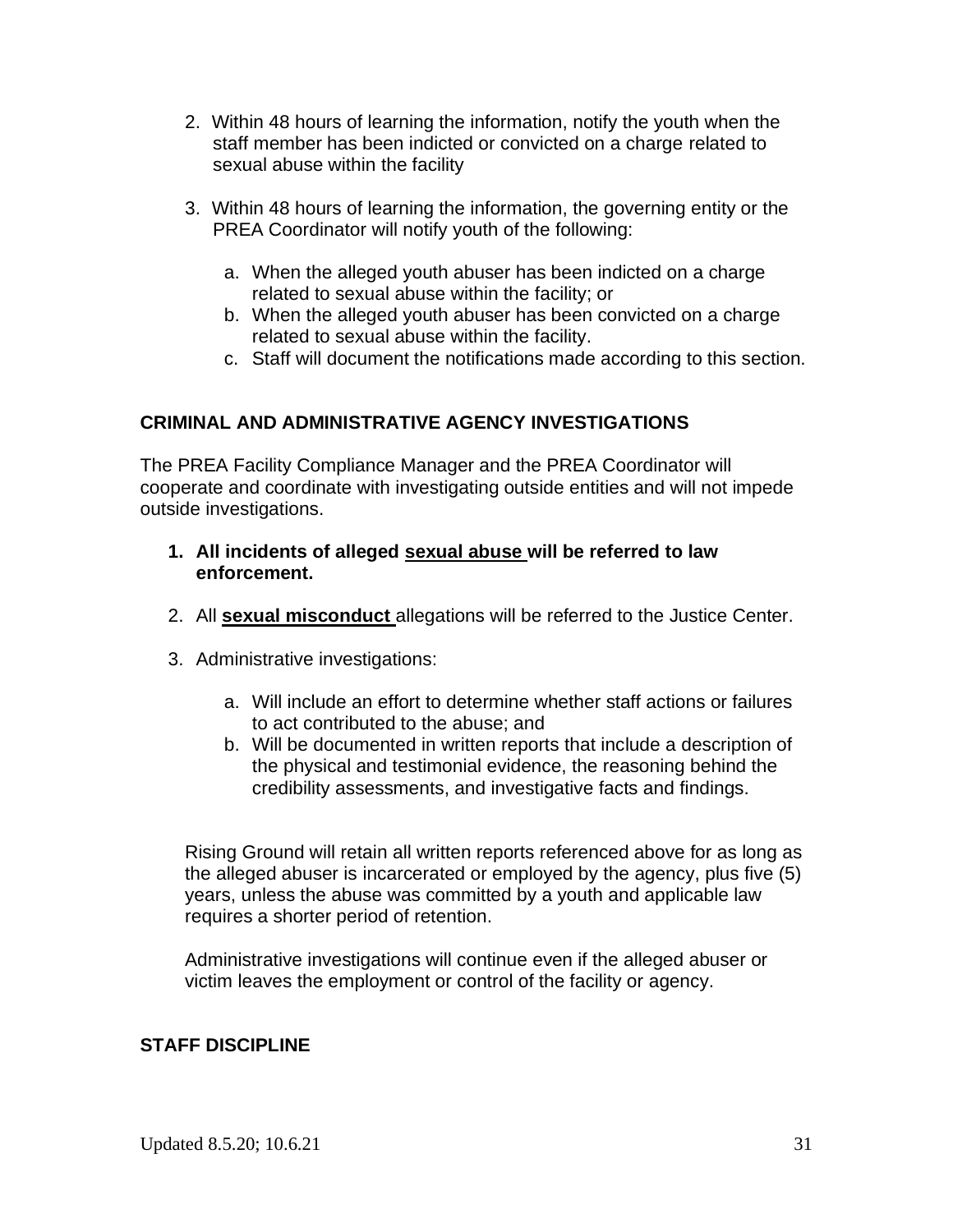Rising Ground staff will be subject to disciplinary sanctions up to and including termination for violating the agency's sexual abuse or sexual harassment policies.

- 1. Termination will be the presumptive disciplinary sanction for employees and Rising Ground staff who have engaged in sexual abuse.
- 2. Disciplinary sanctions for violations of policies relating to sexual abuse or sexual harassment, other than actually engaging in sexual abuse, will be commensurate with the nature and circumstances of the acts committed, the employee's disciplinary history, and the sanctions imposed for comparable offenses by other employees with similar histories.
- 3. For Rising Ground staff, Human Resources will notify any licensing body responsible for licenses that were required for the employee's position of all terminations for violations of sexual abuse or sexual harassment policies, or resignations by employees who would have been terminated if not for their resignation.

# **DISCIPLINE OF CONTRACTORS, VOLUNTEERS, AND INTERNS**

Rising Ground will prohibit any contractor, volunteer, or intern who engages in sexual abuse from any contact with youth; report the individual to law enforcement agencies; and report the individual to any licensing body responsible for licenses that were required as part of the contractor, volunteer, or intern's job description.

Rising Ground will take appropriate remedial measures, and will consider whether to prohibit further contact with youth, in the case of sexual misconduct other than sexual abuse perpetrated by any contractor, volunteer, or intern.

Termination will be the presumptive disciplinary sanction for interns and contractors who have engaged in sexual abuse. Contractors and interns who have engaged in sexual abuse will also be placed on the Justice Center SEL.

# **SEXUAL ABUSE INCIDENT REVIEWS**

As soon as possible, but no later than 30 days after the completion of any investigation into sexual abuse, the Incident Review Committee will convene to review the incident. The Committee will include the PREA Coordinator, Facility Compliance Manager, and other upper-level management officials from Rising Ground with input from line supervisors, investigators, and medical or mental health practitioners. The Committee will: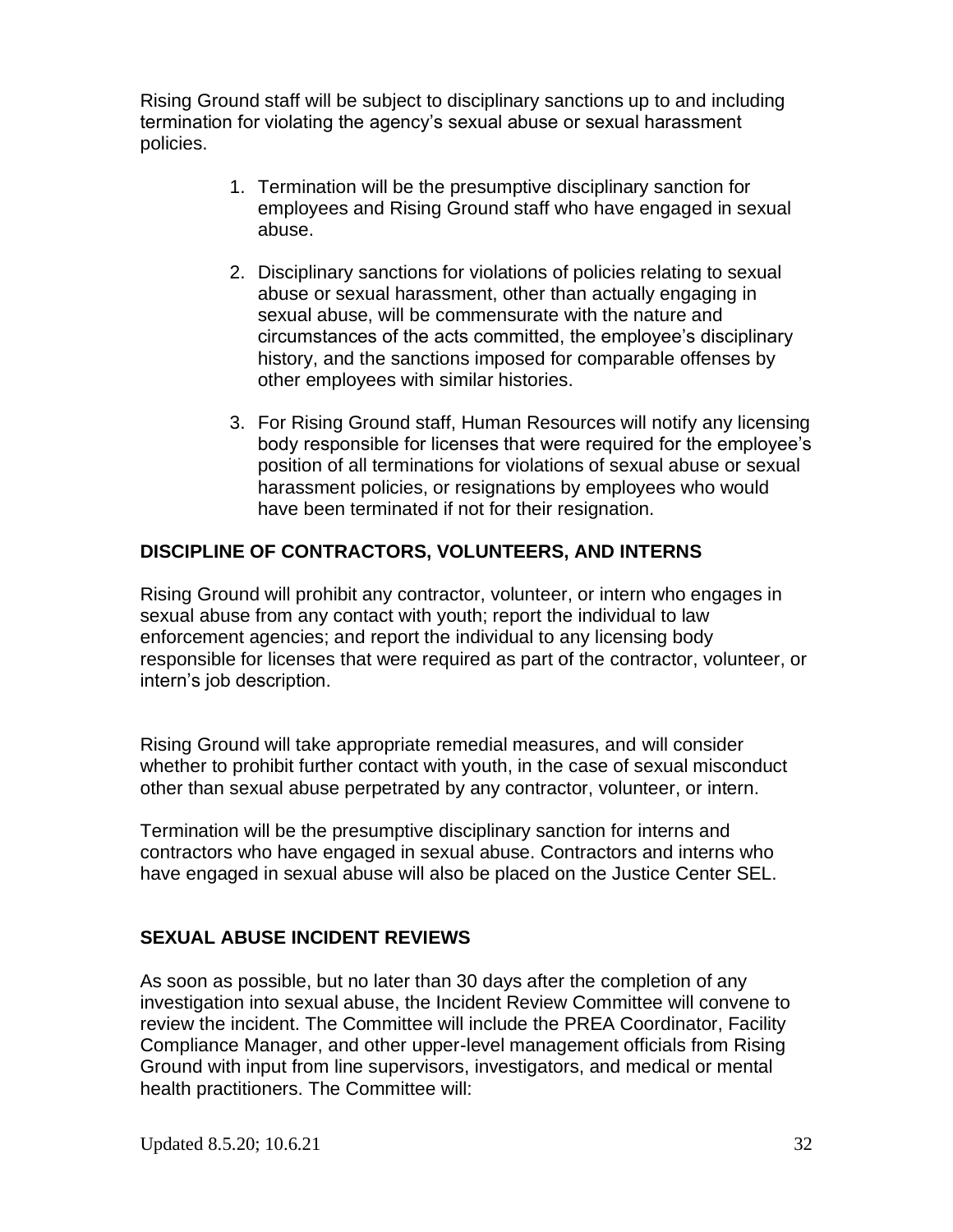- 1. Consider whether the allegation or investigation indicates a need to change policy or practice to better prevent, detect, or respond to sexual abuse;
- 2. Consider whether the incident or allegation was motivated by race; ethnicity; gender identity; lesbian, gay, bisexual, transgender, or intersex identification, status or perceived status; gender expression; disability; gang affiliation; or was motivated or otherwise caused by other group dynamics at the facility;
- 3. Examine the area in the facility where the incident allegedly occurred to assess whether physical barriers in the area may enable abuse;
- 4. Assess the adequacy of staffing levels in that area during different shifts;
- 5. Assess whether monitoring technology should be deployed or augmented to supplement supervision by staff;
- 6. Prepare a preliminary report of its findings, including, but not necessarily limited to, determinations made pursuant to the aforementioned factors, and recommendations for improvement within 30 days of the incident; and
- 7. Submit the final report of findings and recommendations to the Associate Commissioner of OPPP and ACS PREA Coordinator within 60 days of the post incident investigation determination review.
- 8. If a Committee was already convened to examine previous investigations of the same incident, the Committee will review its findings to determine whether subsequent investigations have revealed new information or reached different conclusions that would warrant revisiting the Committee's previous findings. The Committee is not required to begin a new full review.

The Committee will follow the procedures outlined in Policy and Procedure, *Safe Intervention Policy for Juvenile Justice Placement*  when conducting the review outlined in this policy. The Committee's activities will be distinct from any activities of the Justice Center review committees.

9. The PREA Facility Compliance Manager will maintain and track the status of PREA allegations. On a monthly basis that information will be shared with the ACS PREA Coordinator for data purposes.

# **DATA COLLECTION AND REPORTING**

Updated 8.5.20; 10.6.21 33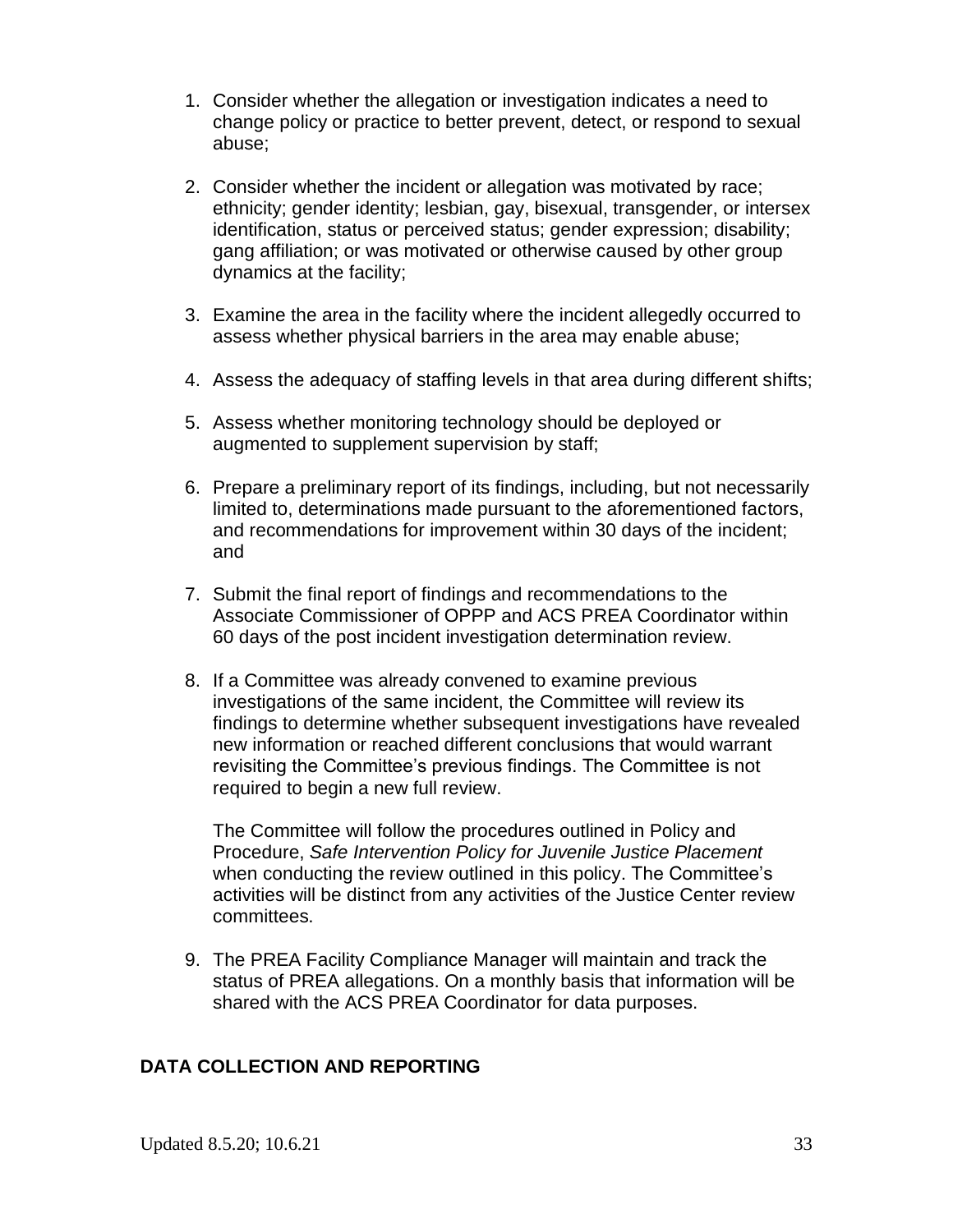The Program Director, in collaboration with the Rising Ground Performance, Evaluation and Monitoring department will collect accurate, uniform data for every allegation of sexual misconduct in the LSP facility, using a standardized instrument and set of definitions. The data collection will include, at a minimum, the data necessary to answer all questions from the most recent version of the Survey of Sexual Violence conducted by the Department of Justice. The Facility Director, in collaboration with the Rising Ground Performance, Evaluation and Monitoring department will collect and maintain data, as needed, from all available incident-based documents, including reports, investigation files, and sexual abuse incident reviews.

The Facility Director, in collaboration with the Rising Ground Performance, Evaluation and Monitoring department will securely retain data collected and maintain that data for at least 10 years from the date of its initial collection unless federal, state, or local law requires otherwise.

# **DATA REVIEW FOR CORRECTIVE ACTION**

The PREA Coordinator, in collaboration with the Rising Ground Performance, Evaluation and Monitoring department will gather and aggregate data collected in order to assess and improve the effectiveness of Rising Ground's approach to sexual misconduct prevention, detection, and response. The data shall be reviewed and shared with all PREA stakeholders to help identify problem areas and take corrective action on an ongoing basis.

The Rising Ground Performance, Evaluation and Monitoring department will prepare an annual report of the findings and corrective actions for each facility. The report will include a comparison of the current year's data, disaggregated by each LSP facility, and corrective actions with those from prior years and will provide an assessment of progress in addressing sexual misconduct. Performance, Evaluation and Monitoring department will consult with the following individuals when preparing the annual report:

- 1. The PREA Coordinator;
- 2. The PREA Facility Compliance Managers/Program Directors;
- 3. The Vice President of Justice for Youth and Family Programs; and
- 4. Any other officials who would be helpful in preparing the report.

Rising Ground will publish the annual report on the Rising Ground website after Rising Ground Chief Executive Office approval.

Note: When writing the report Rising Ground may redact specific material from the reports when publication would present a clear and specific threat to the safety and security of the facility, and will indicate the nature of the material redacted on the report.

# **AUDITS**

Updated 8.5.20; 10.6.21 34